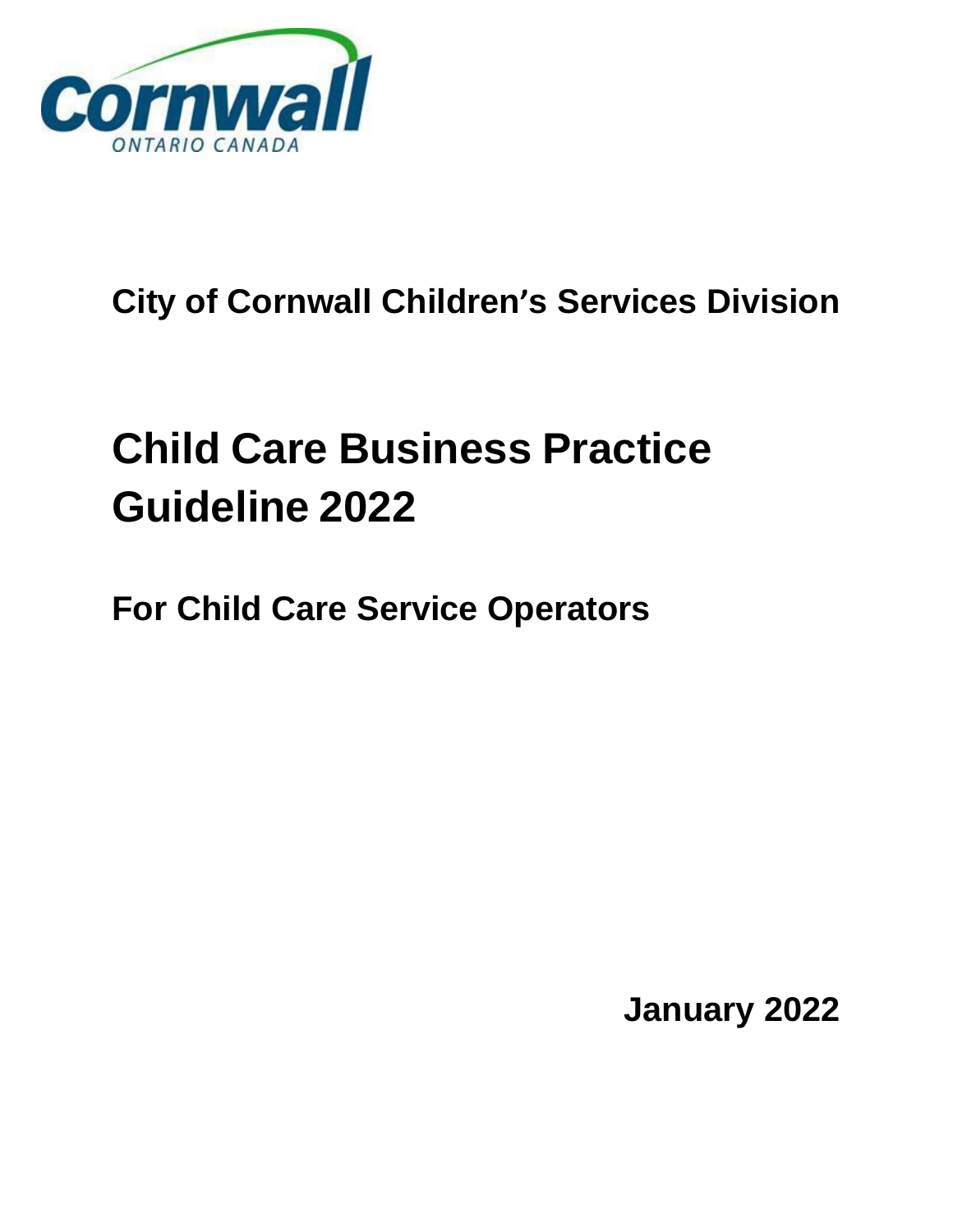## **Contents**

|                                                                             | 19 |
|-----------------------------------------------------------------------------|----|
|                                                                             |    |
|                                                                             |    |
|                                                                             |    |
|                                                                             |    |
|                                                                             |    |
|                                                                             |    |
|                                                                             |    |
| Responsibilities of the City of Cornwall's Special Needs Resourcing Team 23 |    |
|                                                                             |    |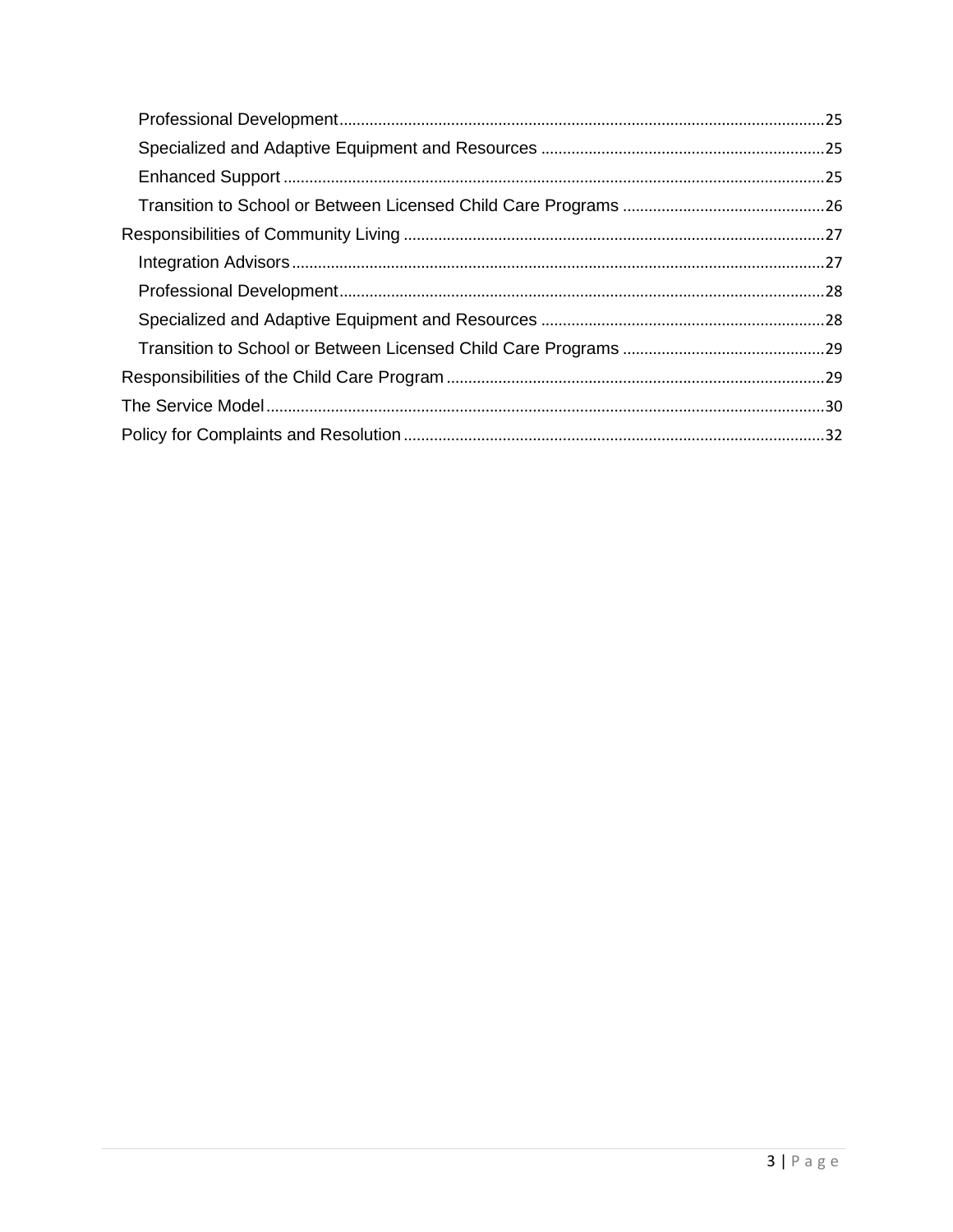## <span id="page-3-0"></span>**Introduction**

The City of Cornwall Children's Services Division is the designated Service System Manager for Child Care and the Early Years for Cornwall and the Counties of Stormont, Dundas and Glengarry. As such, the Children's Services Division has set out policies and guidelines, contained within this document, which must be followed by all child care operators who access funding through the Division.

The Child Care Service Operator must ensure that all programs will be delivered adhering to appropriate legislation and/or quality assurance program. In particular, the terms of the Child Care and Early Years Act, 2014 (CCEYA), Early Childhood Educators Act (ECEA), Education Act and the Children and Family Services Act, and any other requirements as set out by the province of Ontario.

The Child Care Service Operator will provide services in accordance with the applicable Service Description Schedule(s), which will include completion of the annual Information Submission package and the General Operating Grant Summary.

## <span id="page-3-1"></span>**Policies**

As Service System Manager, the City of Cornwall Children's Services Division must ensure that appropriate policies and procedures are in place. In addition to policies that are mandated through legislation (CCEYA, 2014), child care operators who receive funding through the City must also adhere to the following policies:

- Serious incident reporting
- Conflict of Interest

## <span id="page-3-2"></span>**Serious Incident Reporting**

As per the CCEYA, 2014 child care operators are required to complete Serious Occurrence reports through the Child Care Licensing System (CCLS). As the service system manager, the Children's Services Manager has access to these serious occurrence reports, as well as all submitted updates. Child care operators must provide the City with additional updates, as requested. It is the responsibility of the Children's Services Division to keep elected officials up to date on relevant community information.

At times, other serious incidents may occur that are not required to be reported through CCLS. These serious incidents must be reported directly to the Children's Services Manager via email at [kgreaves@cornwall.ca](mailto:kgreaves@cornwall.ca) .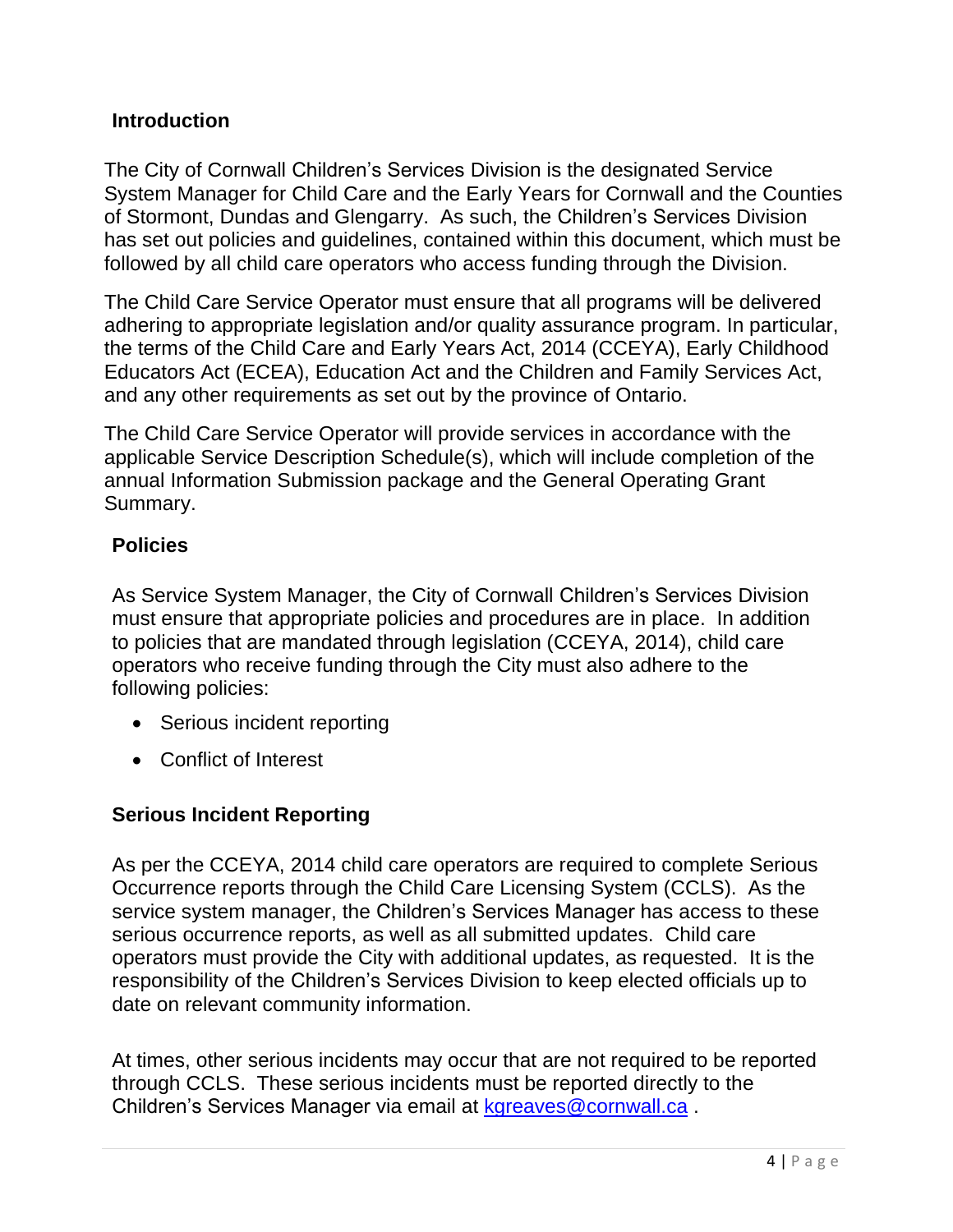Serious incidents that must be reported to the service system manager include:

- Breach of confidentiality involving a fee subsidy client or City employee
- Incidents that may result in media attention

## <span id="page-4-0"></span>**Conflict of Interest**

It is important for the public that service operators accessing Ministry of Education funds distributed by the City of Cornwall are being well managed. Situations occur where a person or business interest dealing with service provider has a conflict of interest that could damage public confidence in our programs. The following definition shall be used when determining if there is a conflict of interest.

*Conflict of interest is a situation where the other personal or business interests of a party are in conflict with the best interests of the child care operation. A conflict of interest may occur under the following 2 circumstances:*

- *1. a direct or indirect personal gain or benefit is given or received by a party, or a family member of a party, or*
- *2. a direct or indirect advantage or privilege is given to or received by a party, or a family member of a party*

Service operators must closely monitor their relationships, arrangements, contracts and agreements and not engage in any that may result in a conflict of interest.

Service operators must advise the Children's Services Division immediately should a conflict of interest arise.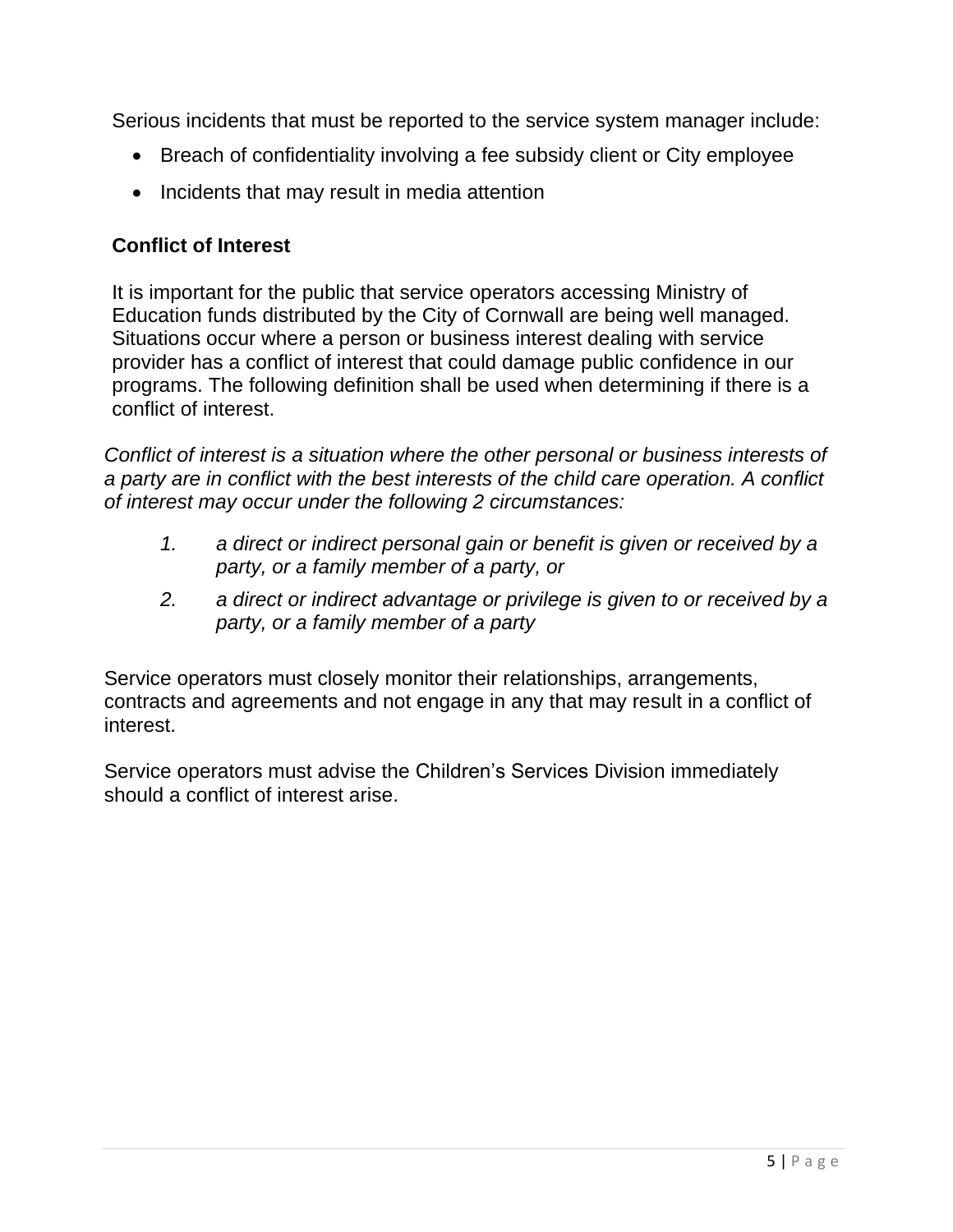## <span id="page-5-0"></span>**Child Care Fee Subsidy**

#### <span id="page-5-1"></span>**Overview**

The Child Care Fee Subsidy program helps eligible families pay for the cost of licensed child care for children up to the age of 12 years. Child Care fee subsidy is an essential support for many families, helping them balance the demands of work and family while actively participating in the workforce or pursuing education or training.

To be eligible for child care fee subsidy, parents or legal guardians must be working, attending school or training, or be in receipt of Ontario Works (OW) or Ontario Disability Support Program (ODSP) benefits while participating in an approved activity. Child care fee subsidy may also be provided, at the discretion of the Children's Services staff, if the child has a recognized special or social need.

The amount of child care fee subsidy, if any, is determined using the Ministry mandated income test on the Ontario Child Care Management System (OCCMS). Eligible hours of child care are based on the parent's hours of work or school. Child Care fee subsidy will be approved as per the following definitions:

- **Full Day**: Services consisting of 6 or more hours of care (as per the Ministry of Education's definition of full day care).
- **Half Day**: Services consisting of less than 6 hours of care
- **Before and/or After School Care**: Services accessed prior to the start of the school day and/or after the end of a school day
- **Extended hours**: before 7:00 a.m. and/or after 6:00 p.m.
- **Additional Days for School Aged Children**, as per full day and/or half day as listed above: to allow for children who normally attend care only for before and/or after school to access care on school breaks and snow days.
- **Varied Schedule**: Care is approved as a 'varied schedule' for families who do not work set shifts and therefore the days and hours that care is required will change from week to week. Based on the average number of hours that the parent(s) typically work, care will be approved for either 3 days per week or 5 days per week.

For child care centres who are closed on statutory holidays fee subsidy will only be paid if the child would have normally attended and only at the rate of their regular care code.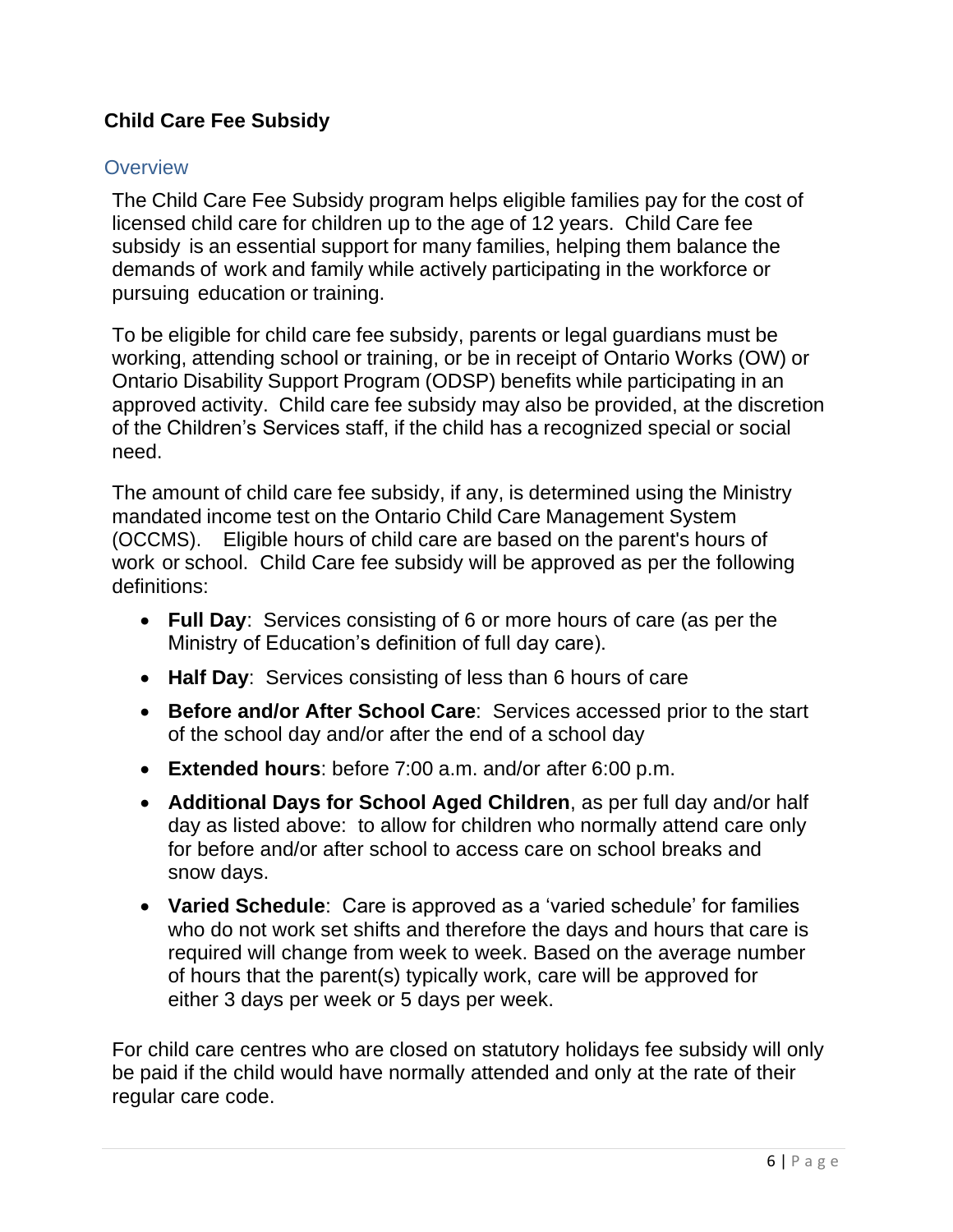Fee subsidy for special needs and social referrals are given on a temporary part-time basis and are prioritized for children who are eligible for school in the upcoming school year.

Parents are also required to provide documentation as per Ministry guidelines and local policy to qualify for child care fee subsidy. Once a parent/guardian is deemed eligible to subsidized care for his/her child or children, he/she must continue to meet eligibility criteria to remain eligible for subsidy. In order to receive Child Care Fee Subsidy, families will choose a Child Care Program within the City of Cornwall and the United Counties of Stormont, Dundas and Glengarry that has available space and with a Program that has an existing "Purchase of Service Agreement" with the Corporation.

## <span id="page-6-0"></span>Child Care Division Responsibilities

Child Care fee subsidy will be paid to the Child Care Service Operator as per the operator's posted daily rates. Daily rates are paid based on the age of the child. The foregoing fees will be supplemented by an amount of \$5.00 per hour for the provision of non-traditional hour services on a weekend, during evening hours or overnight (Before 7:00 a.m. & after 6:00 p.m.).

The subsidy is provided to licensed child care programs on behalf of eligible families.

When a family is deemed eligible for child care fee subsidy, the Child Care Program will be notified and advised of the start date, the approved child care code, the approved schedule for attendance at the centre including the days and hours approved for care, and the parental contribution.

If a family is determined by the City of Cornwall Children's Services staff to have "available income" to contribute towards the costs of the Child Care, the Child Care Program is responsible for the collection of this amount from the family.

If the family is determined by the City of Cornwall Children's Services staff to have "available income" to contribute towards the cost of the child care, the Case Manager will advise the centre of the amount owing from the family. Centres are not permitted to charge families more than the parent contribution as communicated by the City of Cornwall Children's Services staff.

Children's Services staff conducts ongoing reviews with families to verify continued eligibility and will inform the Child Care Program of any relevant changes to subsidy or forthcoming withdrawals.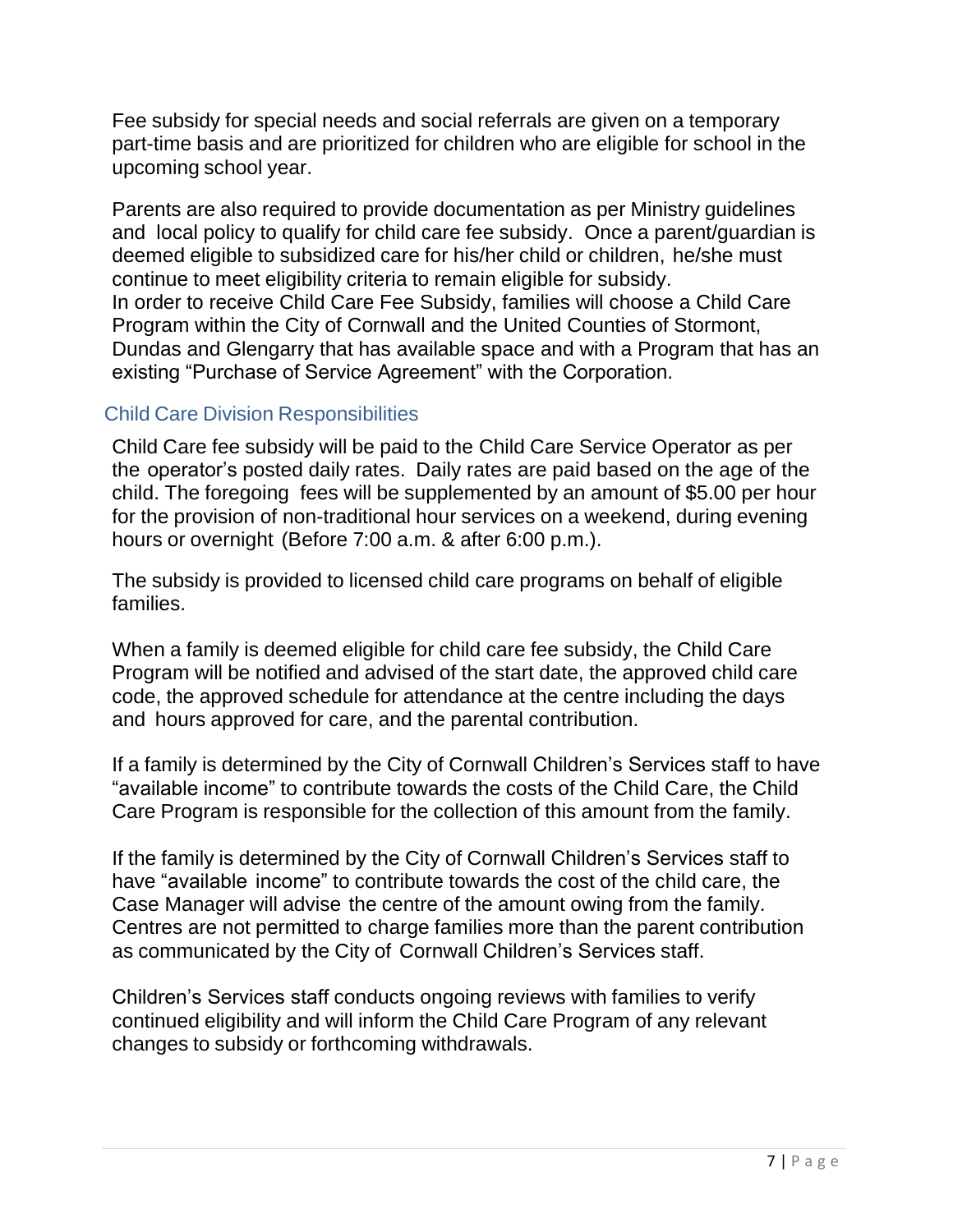## <span id="page-7-0"></span>Child Care Operator Responsibilities

Child Care Service Operators are required to report attendance monthly. Authorized individuals within the Child Care Program must verify the actual days/times of attendance, as per the approved schedule, at the applicable child care program. This must be completed and submitted to the Corporation on or before the 10<sup>th</sup> day of each month to enable payment to the Child Care Program. Once received, Children's Services will process and pay the attendance invoice within 14 days.

Child care operators are required to monitor attendance and ensure the approved schedule is being followed. Should a family indicate to an operator a change in schedule, please direct them to communicate with their Case Manager for approval. Attendance will only be approved as per the most recent Notification of Fee Subsidy form that has been sent to the centre. Should a client attend care outside of this schedule, it will be the center's responsibility to collect fees for any additional hours and/or days directly from the family. Child care operators must inform Children's Services of all program closures, both planned and unplanned. Child care operators may not bill for days where they choose not to operate (for example, if you choose not to operate between Christmas and New Year's, you cannot bill for these days).

All child care fees that are incurred by a family, when determined ineligible for child care fee subsidy will be the sole responsibility of the family and collection thereof will be the sole responsibility of the Child Care Program.

Where Children's Services is aware of a forthcoming termination of subsidy for a child, a notice of no less than ten (10) business days will be given to the Child Care Program.

The Child Care Program has the responsibility to monitor absenteeism and to ensure it does not exceed five (5) weeks per calendar year per child with subsidized care. Absenteeism includes sick days, vacation days, unexplained absent days and any days where the child is absent for any reasons and the Child Care Program receives payment from Children's Services. Unused allowed absences will follow the child from program to program and/or from service to service within the same calendar year only. Unusual circumstances may be addressed through the Division Manager on a case-by-case basis.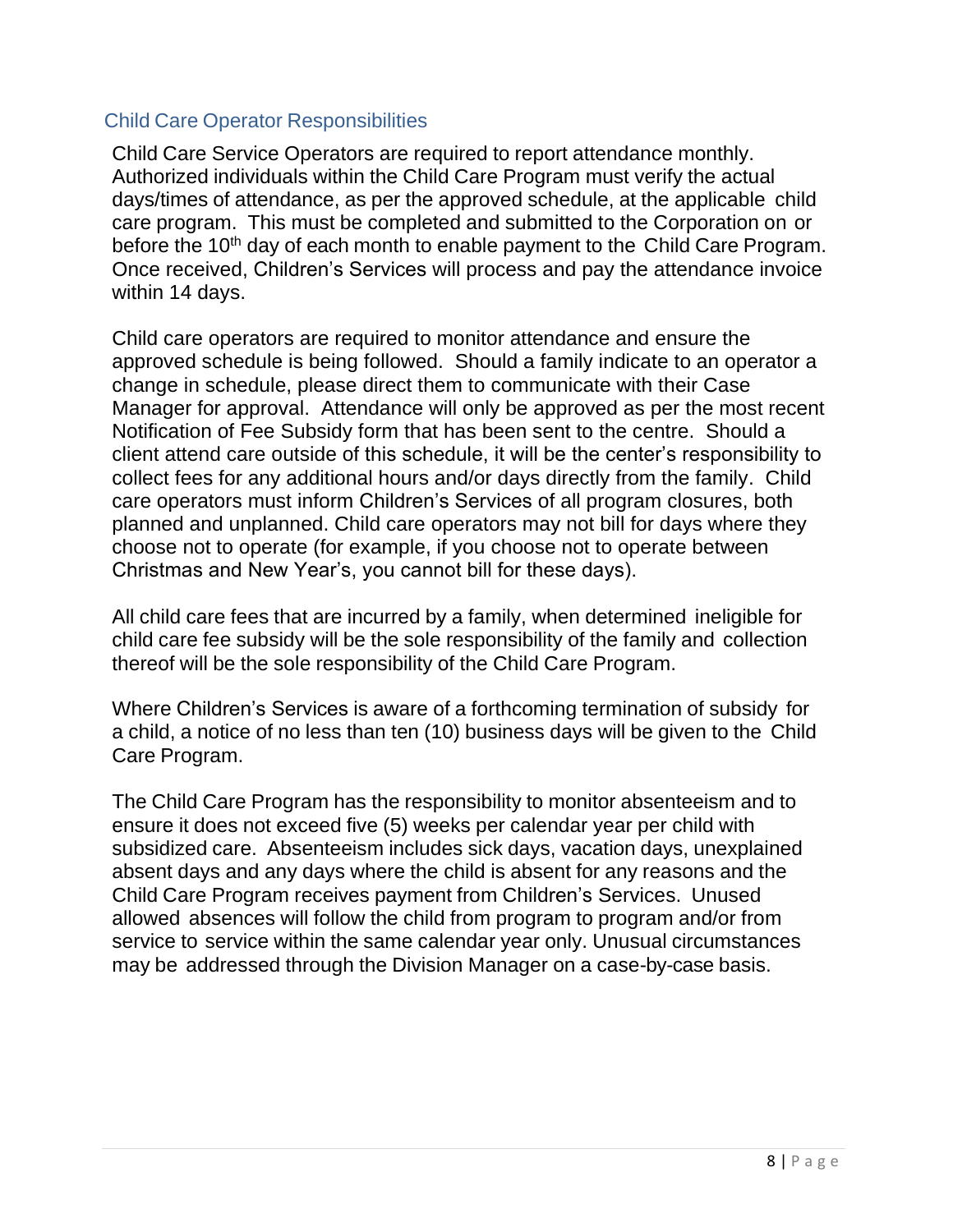### <span id="page-8-0"></span>Termination and Withdrawal from a Program

Five (5) consecutive days of absence without notice to the child care provider is considered to be "withdrawal without notice". The child care program shall notify child care services immediately of five (5) consecutive scheduled days of absence.

Where a child, whose child care fees are subsidized, is withdrawn by the parent/guardian without a notice of no less than five (5) business days, the Child Care Program may receive payment equivalent to no more than five days of care from Children's Services, unless the resulting vacancy is filled within those five (5) days.

Where the Child Care Program is aware that a child, whose care is subsidized, will be withdrawn, the Child Care Program shall notify Children's Services immediately.

Children's Services staff will inform the child care operator in a timely manner of termination dates should a family no longer need and/or qualify for child care fee subsidy.

#### <span id="page-8-1"></span>Confidentiality

When applying for child care fee subsidy, clients consent to the exchange of information between the City of Cornwall Children's Services Division and their Child Care Provider for the purpose of determining a placement for their child(ren), as well as for attendance purposes. As such, Case Managers will not discuss clients' personal circumstances with the child care operator.

The CCEYA, 2014 outlines the personal information that child care operators must have on file for the children that are enrolled in their centres. This information is collected and shared with relevant staff to ensure the proper placement of the child(ren) as well as to ensure the health and safety of the children. Any additional personal information pertaining to the financial circumstances of a client, including if they are in receipt of child care fee subsidy, must not be shared with staff who are not responsible for submitting the monthly attendance reports to the City.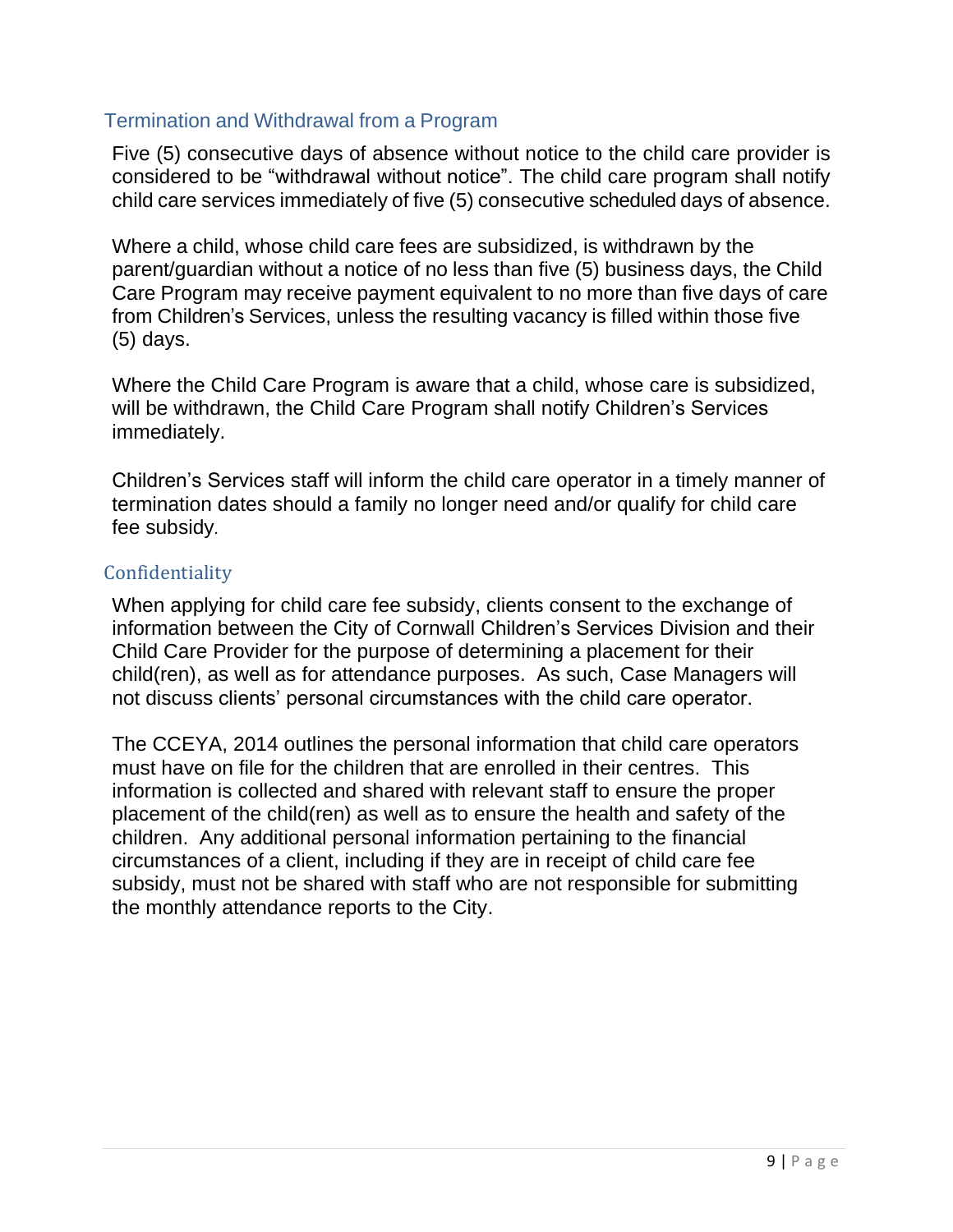## <span id="page-9-0"></span>**Special Purpose Funding**

#### <span id="page-9-1"></span>Service Objectives

Special purpose funding has been made available with the intent of supporting licensed child care programs. Special purpose funding is targeted towards items and/or required services that are necessary to ensure the health and safety of the children in child care programs (Repairs and Maintenance), to support professional development opportunities that build the capacity of licensed child care operators (Capacity Building), to cover one-time costs for non-profit child care operators that are involved in business transformation activities and/or require business transformation supports (Transformation Funding) and to help child care operators to create enriching environments that are developmentally appropriate and promote children's exploration and learning through play (Play Based Material and Equipment Expense).

Special Purpose funds will be distributed in accordance to operators that have a current service contract with the City of Cornwall.

#### <span id="page-9-2"></span>Purposes, Goals and Objectives

The following 5 points identify the purposes, goals and objectives of these guidelines and of each of the methods of procurement are to encourage open competition among suppliers

- 1. to maximize savings for taxpayers
- 2. to ensure service and product delivery, quality, efficiency and effectiveness
- 3. to ensure fairness among bidders
- 4. to ensure openness, accountability and transparency
- 5. to obtain the best value for the use of public funds when procuring goods and services

The key goals of the procurement process that the City of Cornwall is committed to achieve in order to maintain the integrity of the process and protect the interests of the Corporation and the public are to ensure the best possible quality of goods and services at the best possible cost, accountability, fairness, objectivity, efficiency, effectiveness and transparency.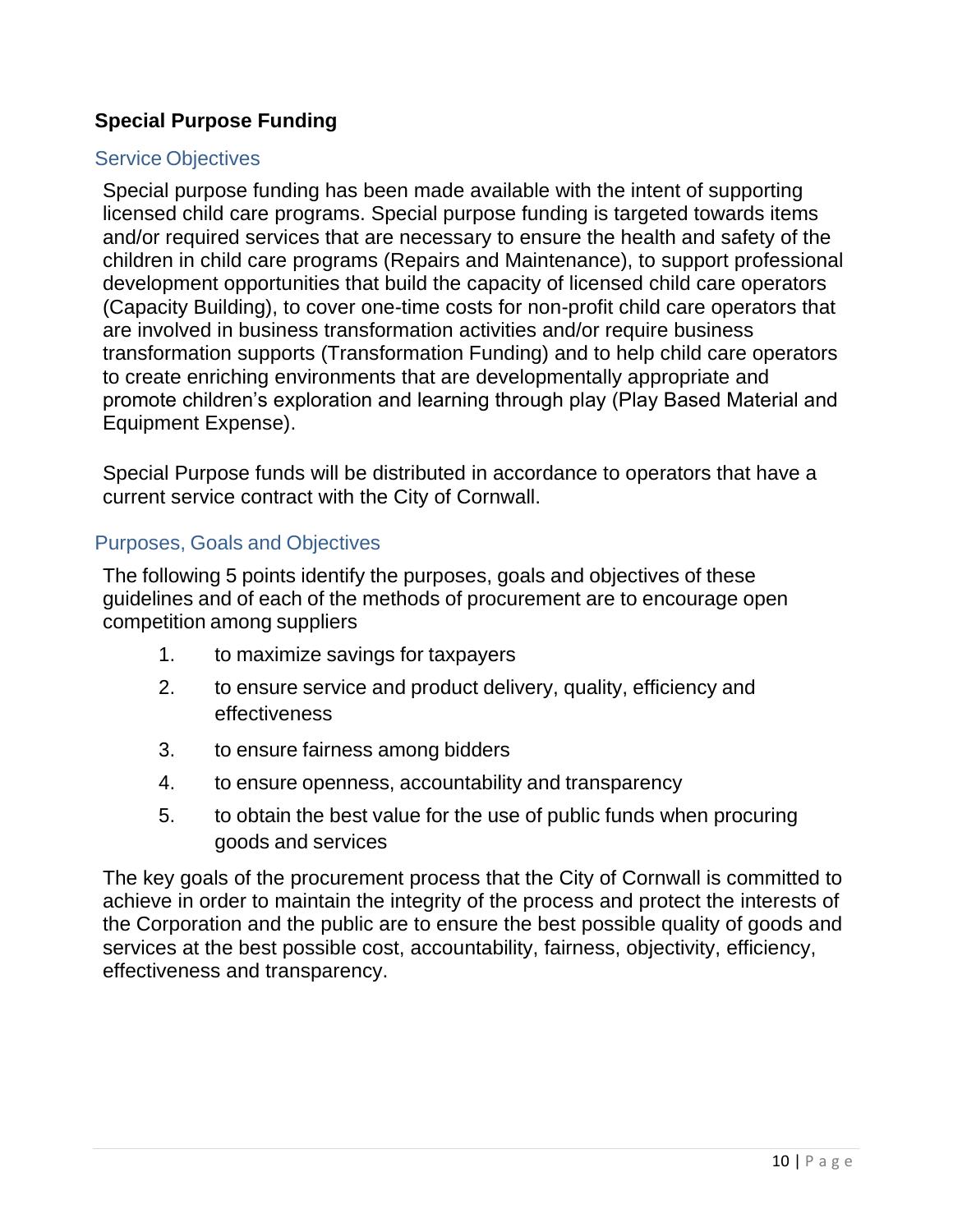## <span id="page-10-0"></span>**Restrictions**

No contract for goods or services may be divided into two or more parts to avoid the application of the provisions of these guidelines.

Operators may not pay with/or use any dividend or benefit card for personal gain (e.g. Air Miles, points).

#### <span id="page-10-1"></span>Application Process

Please refer to the following 3 components regarding the application process:

- **1.** Applications will be accepted from child care operators that have a current service contract with the City of Cornwall.
- **2.** Application forms can be obtained on the City of Cornwall website by visiting the following link:

[Special Purpose Funding Applications](https://www.cornwall.ca/en/live-here/child-care-wage-enhancement-funding.aspx)

**3.** Applicants will complete the appropriate application form(s) and e-mail their application(s) along with the applicable supporting documents to: [kgreaves@cornwall.ca](mailto:kgreaves@cornwall.ca)

Please refer to the following 7 points of clarification regarding the application process.

- 1. Applicants will be notified via e-mail once their application has been received.
- 2. Approved applications will receive confirmation of a funding allocation via e-mail.
- 3. All completed projects require invoices marked paid in full to be submitted to the City of Cornwall along with proof of payment within 30 days. If an operator submits copies of invoices, they are required to keep on file the original invoices for a period of no less than 7 years.
- 4. Invoices not received within 30 days or by the end of January of the following calendar year for projects completed late in the current year, will result in the money being recovered by the City.
- 5. No further applications will be processed until the original invoices and other required documentation are received, as per municipal discretion.
- 6. Payment will be processed once invoices or approved lowest quotes are received and verified.
- 7. Payments will be issued by direct deposit.

The Special Purpose (Repairs and Maintenance, Capacity Building,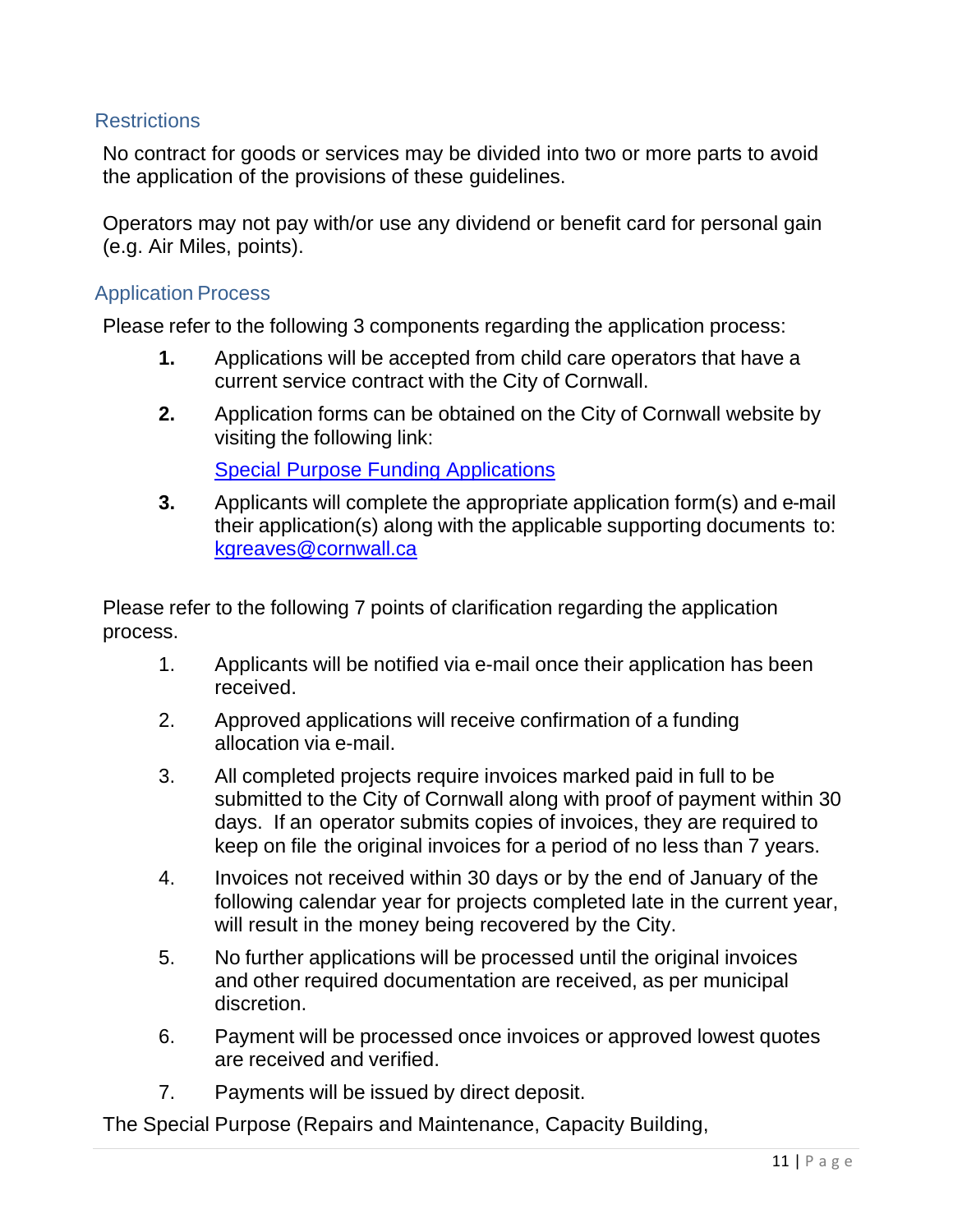Transformation Funding and Play Based Material and Equipment) funding is subject to the following 8 conditions:

- 1. All applications for Special Purpose funding must be submitted on the designated forms provided by the City of Cornwall.
- 2. All requested items/services that are in excess of \$5,000.00 (before taxes) must be supported by a minimum of three (3) separate written, competitive quotes prior to the purchase of the item/service. All quotes must be for comparable items/services and must be detailed, including all products/services that will be provided. All quotes must be submitted to the City of Cornwall on the Quotation Summary Form. If the operator chooses to accept a quote that is not the lowest quote submitted, an explanation and request for approval must be submitted to the City of Cornwall prior to the purchase. Funding may be restricted to the totality of the lowest quote.
- 3. Funding over \$150,000 is subject to City Council approval.
- 4. Estimates and costs requested from the City must exclude HST rebates, energy efficient rebates, discounts, etc.
- 5. Special Purpose items/services that are approved may not be substituted unless prior approval has been requested and granted through the City of Cornwall.
- 6. If there are any remaining funds after the purchase of items/services, this amount must be immediately reported to the City of Cornwall for reimbursement.
- 7. The operator will be responsible for the difference of any cost that exceeds the approved Special Purpose items/services allocation.
- 8. All Special Purpose Funding allocations must be spent by the operator by December 31<sup>st</sup> of each calendar year. All projects must be completed (delivered, installed, etc..) in the same calendar year that the money was received and spent.

**Note:** Applications for Special Purpose funding is subject to change based on demand and available budget.

**Note:** An application does not guarantee a funding allocation for proposed projects. Any financial or contractual agreement the Operator undertakes is at their own risk and the City takes no responsibility for any financial investments the Operator makes prior to entering into a contractual agreement.

## <span id="page-11-0"></span>Guidelines for Repairs and Maintenance Funding

Repairs and Maintenance funding is intended to assist both non-profit and forprofit licensed Operators who are not, or may be at risk of not being, in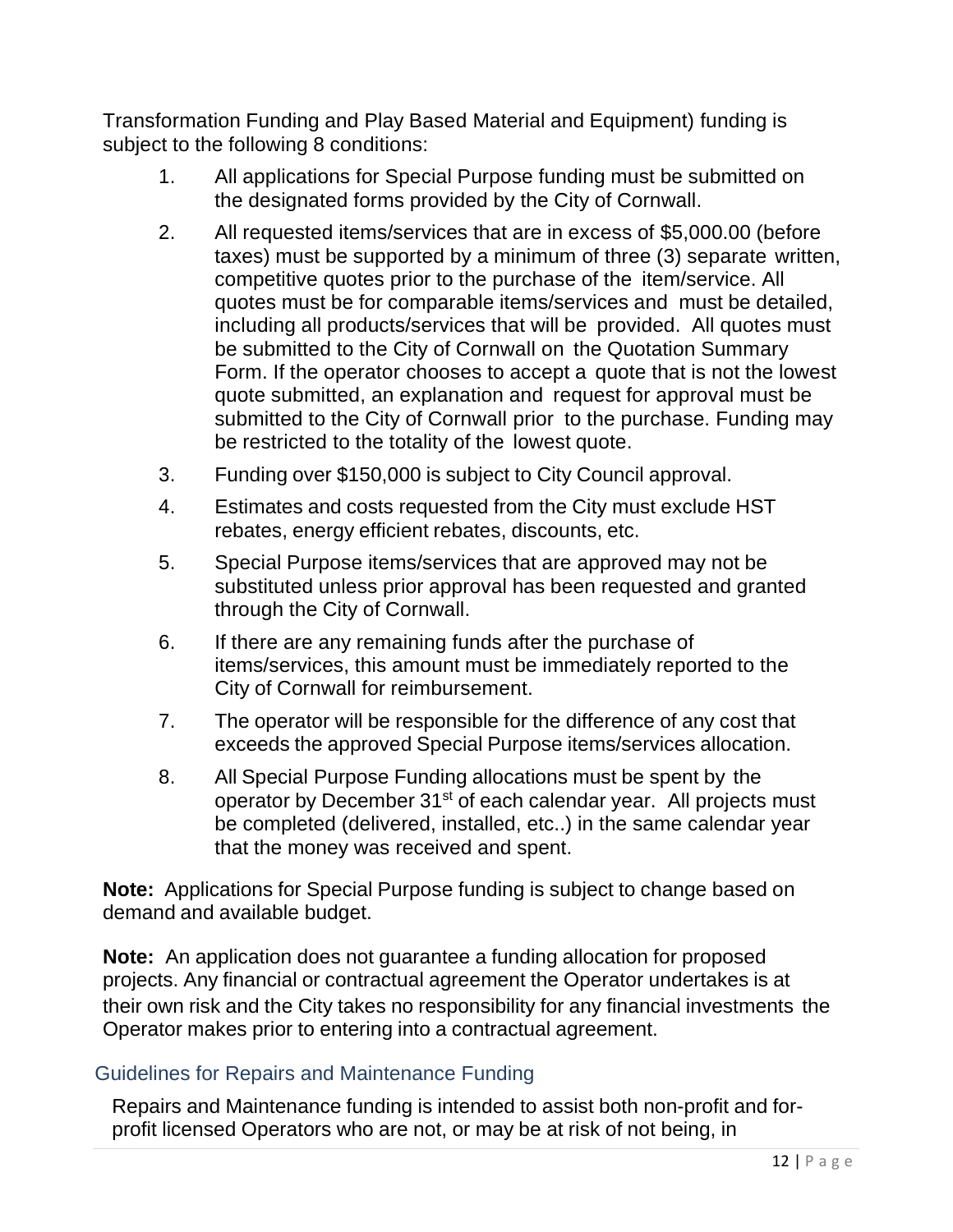compliance with licensing requirements under the *Child Care and Early Years Act, 2014.* Priority will be given to fund programs that serve children age birth to 3.8 years.

Common areas of repairs and maintenance concerns include:

| <b>Food Preparation</b>                         | <b>Washrooms</b>                         |  |
|-------------------------------------------------|------------------------------------------|--|
| Repair or replacement of the                    | Repair or replacement of the following 4 |  |
| following 3 items:                              | items:                                   |  |
| 1. Hand washing sink in the                     | 1. Fixtures                              |  |
| kitchen                                         | 2. Partitions                            |  |
| 2. Dishwasher or hot water                      | 3. Flooring material                     |  |
| booster                                         | 4. Change table                          |  |
| 3. Major appliances                             |                                          |  |
| <b>Major Systems</b>                            | <b>Play Area</b>                         |  |
| Repair or replacement of the                    | Repair or replacement of the following 7 |  |
| following 9 items:                              | items:                                   |  |
| 1. Leaking roof                                 | 1. Damaged walls/peeling paint that      |  |
| 2. Building foundation                          | may contain lead                         |  |
| 3. Heating/cooling system                       | 2. Windows                               |  |
| 4. Sump pump                                    | 3. Damaged/worn flooring material or     |  |
| 5. Emergency lighting                           | ceiling                                  |  |
| 6. Accessibility                                | 4. Damaged/worn outdoor safety           |  |
| 7. Windows or doors                             | surfacing                                |  |
| 8. Asbestos removal or                          | 5. Fencing                               |  |
| encapsulation                                   | 6. Drinking water system                 |  |
| 9. Wiring upgrades                              | 7. Heating system                        |  |
| Code Compliance (See the following 3 Codes)     |                                          |  |
| 1. Ontario Fire Code orders/recommendations     |                                          |  |
| 2. Ontario Building Code orders/recommendations |                                          |  |
| 3. Public Health Code orders/recommendations    |                                          |  |

Applications for Repairs and Maintenance will not be approved for requests that are covered by the Operator's Lease Agreement with their Landlord.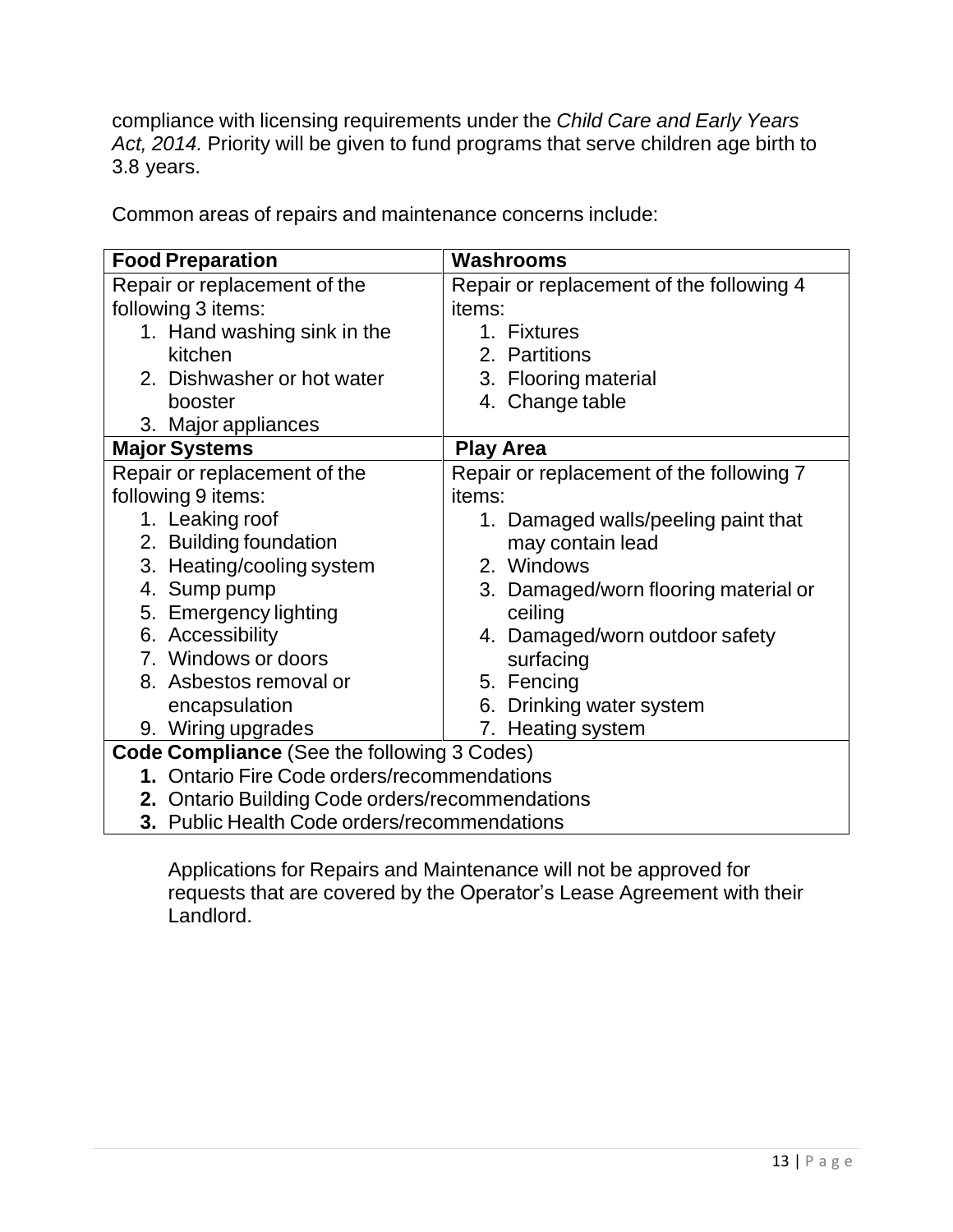#### <span id="page-13-0"></span>Application Process for Repairs and Maintenance Funding

In the event of multiple Repairs and Maintenance projects at one location, operators must complete one application form for each project.

Please refer to the following 5 points of clarification regarding the application process:

- 1. All applications must be received annually by July 15<sup>th</sup>. In the event of extenuating circumstances, the City of Cornwall may consider applications after this date.
- 2. Applications will only be considered for operators with a current lease with 12 months or more remaining at application date
- 3. Applications for large projects such as those listed in the "Major Systems" category above will not be considered for operators who do not have long-term lease agreements of 10 (ten) or more years.
- 4. Operators will not sell, change the use or otherwise dispose of child care resources obtained through Repairs and Maintenance funds without the prior written consent of the Corporation, which may be given subject to such condition as the Corporation deems advisable. In the event that the Operator should no longer require the resources or should close their doors, the resources will remain the property of the Corporation and be returned to the Corporation.
- 5. The City of Cornwall may conduct site visits to confirm that funding was used for the approved purpose(s).

## <span id="page-13-1"></span>Guidelines for Capacity Building Funding

Capacity Building funding is intended to support professional development opportunities that build the capacity of both non-profit and for-profit licensed child care operators, supervisors, program staff/caregivers, special needs resource teachers and non-profit volunteer board members to support the provision of high- quality programs for children ages 0 to 12. High-quality child care programs recognize that each child is competent, curious, and rich in potential, and emphasize positive relationships and reflective practices as critical to children's learning.

Capacity Building events hosted by the City of Cornwall Children's Services Division and other local events within the City of Cornwall or the Counties of S.D. & G. will be prioritized for this funding stream. For Capacity Building events hosted by Children's Services, it is an expectation that 72 hours' notice will be provided for any staff cancellations of attendance. Applications for Capacity Building funds will be prioritized based on need and available funds.

Capacity Building funds will also be prioritized to support front-line workers to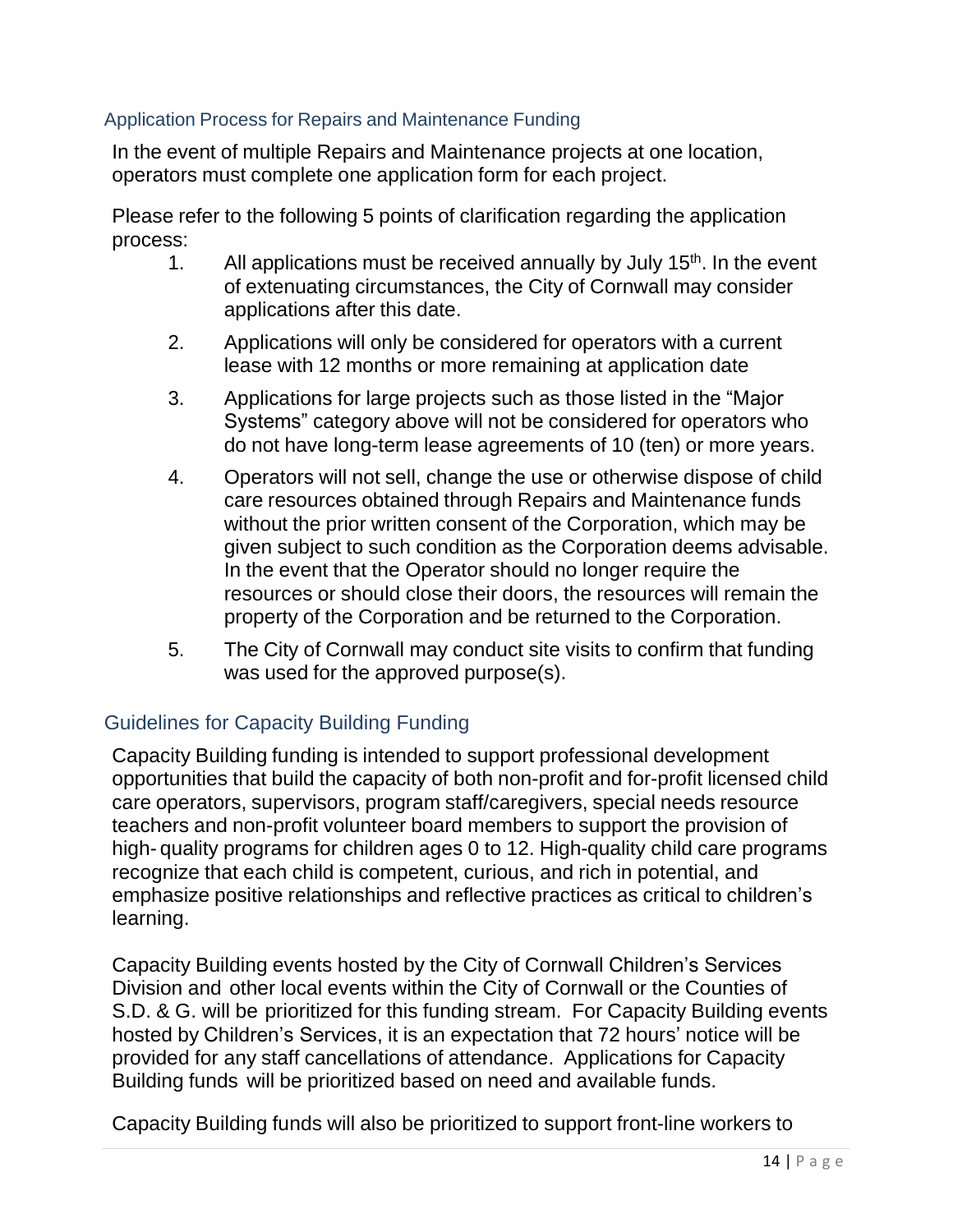attend professional development opportunities. Front-line staff are defined as staff who are counted in the daily staff-child ratios. Supervisors, cooks, custodial staff, and other administrative staff are not considered to be front-line staff. Funding for non-frontline staff will be approved only for professional development opportunities that directly support their role and/or at the discretion of the Children's Services Manager.

Allowable expenses may include the following 7 components:

- 1. Professional development opportunities that align with *CCEYA* regulations and Ministry policy (e.g., mentoring/coaching, workshops) offered in Ontario.
- 2. Program-related professional development that align with the *How Does Learning Happen Ontario's Pedagogy for the Early Years* and promote reflective practice.
- 3. Professional development opportunities related to the health, safety and well-being of children (e.g., nutrition, first aid, environmental health, communicable diseases, etc.).
- 4. Associated payroll expenses for supply staff, if required. Names of supply staff must be provided.
- 5. Travel costs to support attendance at professional development opportunities. The most cost-effective method of travel will be approved. Only eligible for reimbursement for those traveling more than 100 KM one way from their home address to the location of the capacity building event. Travel costs, including mileage will not be reimbursed for capacity building events offered within Cornwall, SD&G or Akwesasne.
- 6. Meals. The cost of meals, that are not included as part of the event, including gratuities will be reimbursed with proof of itemized receipt. Alcoholic beverages will not be covered. For meals not supported by itemized receipt, there will be no reimbursement. The maximum that will be paid per meal is as follows; Breakfast: \$10.00, Lunch: \$20.00 and Dinner: \$30.00.
- 7. Accommodations. Only eligible for reimbursement for those traveling more than 100 KM one way from their home address to the location of the capacity building event with itemized receipt and we will only cover the cost of the preferred rate for the event. Note: Accommodations will not be covered for events held within Cornwall, SD&G or Akwesasne, even if the location is more than 100 km from the staff members' home.

## <span id="page-14-0"></span>Application Process for Capacity Building Funding

The application cycle for this funding will be continuous and ongoing to allow us to respond to the child care community needs as they arise. Applications will be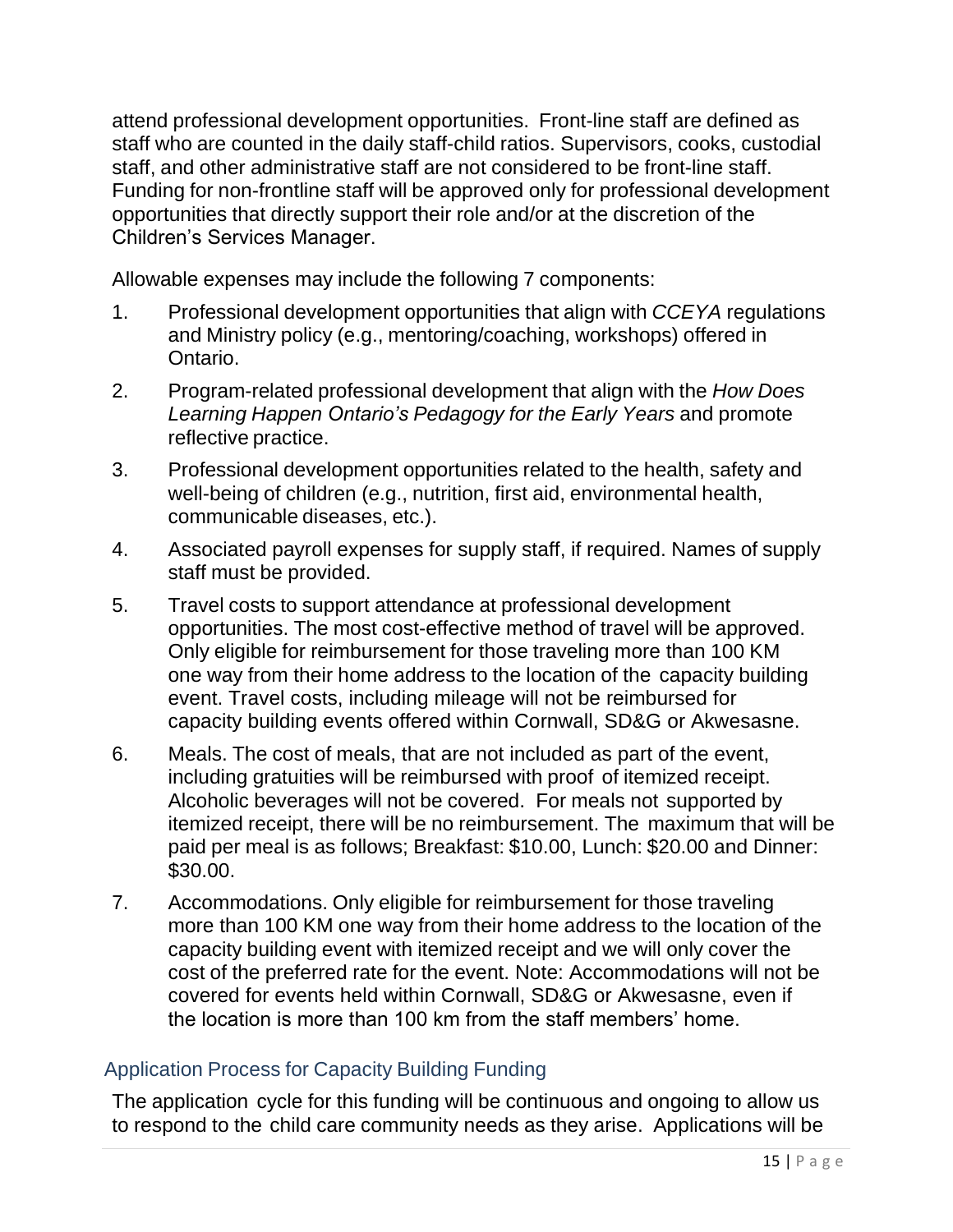accepted throughout the year with an expectation that applications are submitted within 45 days of the professional development opportunity. All applications must be received annually by November 30<sup>th</sup>. In the event of extenuating circumstances, the City of Cornwall may consider applications after this date.

In the event of multiple Capacity Building requests at one location, operators must complete one application form for each request.

Please refer to the following 2 points of clarification regarding the application process:

- 1. Training costs require invoices marked "Paid" and a copy of a cancelled cheque or proof of payment.
- 2. For First Aid and CPR trainings, as well as other certificate trainings, a copy of the certificate must be submitted to the City.

**Note:** In the case of an application for the upgrading of skills, knowledge and qualifications, applications will be approved upon proof of successful completion of the course. A copy of an official transcript must be provided to our office before payment can be issued. Standard First Aid and CPR renewals will be paid after the current 3-year certificate expires. Please note there will be no reimbursement for the cost to obtain an ECE Diploma. The Early Childhood Educators Qualification Upgrade Program Grant is available. For more information, please visit [www.ecegrants.on.ca](http://www.ecegrants.on.ca/) 

## <span id="page-15-0"></span>Guidelines for Transformation Funding

Transformation funding is intended to cover one-time costs for non-profit child care operators that are involved in business transformation activities and/or require business transformation supports. Applications may be approved only if the project aligns with the Schools-First Child Care Capital Retrofit policy and provincial investment for construction of new child care spaces in schools wherever possible.

Business transformation activities are defined as, but not limited to the following 3 points:

- a. The amalgamation of two or more centres in a school or community setting.
- b. The relocation of a child care centre to a school or within the community.
- c. The retrofitting of an existing child care centre to serve younger age groups.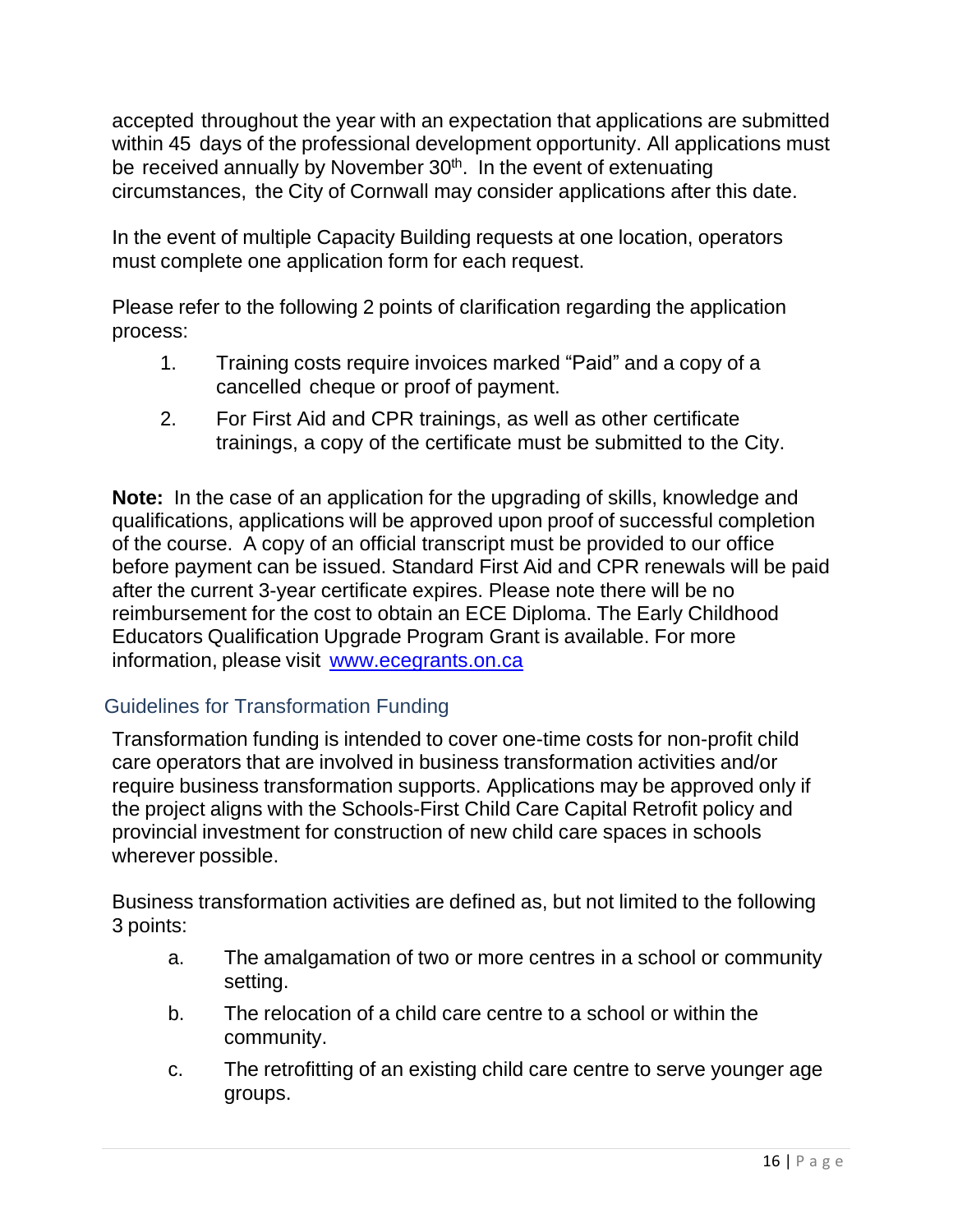Business transformation supports include the following 7 one-time expenses:

- a. Legal costs (available only to operators that are amalgamating).
- b. Lease termination costs (available only to operators that are amalgamating and/or relocating).
- c. Moving costs (available only to operators that are amalgamating and/or relocating).
- d. Business planning costs.
- e. IT upgrades to facilitate internet connectivity for business purposes.
- f. Play-based material and equipment
- g. Operating funding.

#### <span id="page-16-0"></span>Guidelines for Play Based Material and Equipment Funding

Play Based Material and Equipment funding is intended to help both non-profit and for profit child care operators to create enriching environments that are developmentally appropriate and promote children's learning through exploration, play and inquiry consistent with the views, foundations and approaches of *How Does Learning Happen? Ontario's Pedagogy for the Early Years.*

Play Based Material and Equipment Funding may also be used to purchase nonconsumable supplies/equipment that supports the regular operation of the child care program (e.g. kitchen supplies, IT, etc.).

Licensed child care operators with a service contract are eligible to receive playbased material and equipment funding; however, funding will be prioritized for applications that result from a recommendation made by the Ministry of Education and/or the City of Cornwall Children's Services staff. Applications will be further prioritized for operators who can demonstrate that the funding will be used to support children's active exploration and learning through play, thus supporting *How Does Learning Happen? Ontario's Pedagogy for the Early Years.*

#### <span id="page-16-1"></span>Application Process for Play Based Material and Equipment Funding

Applications will be accepted from child care operators that have a current service contract with the City of Cornwall, Children's Services Division.

Please refer to the following 2 points of clarification regarding the application process:

1. All applications will be prioritized based on need and available funds and must be received annually by September 30<sup>th</sup>. In the event of extenuating circumstances, the City of Cornwall may consider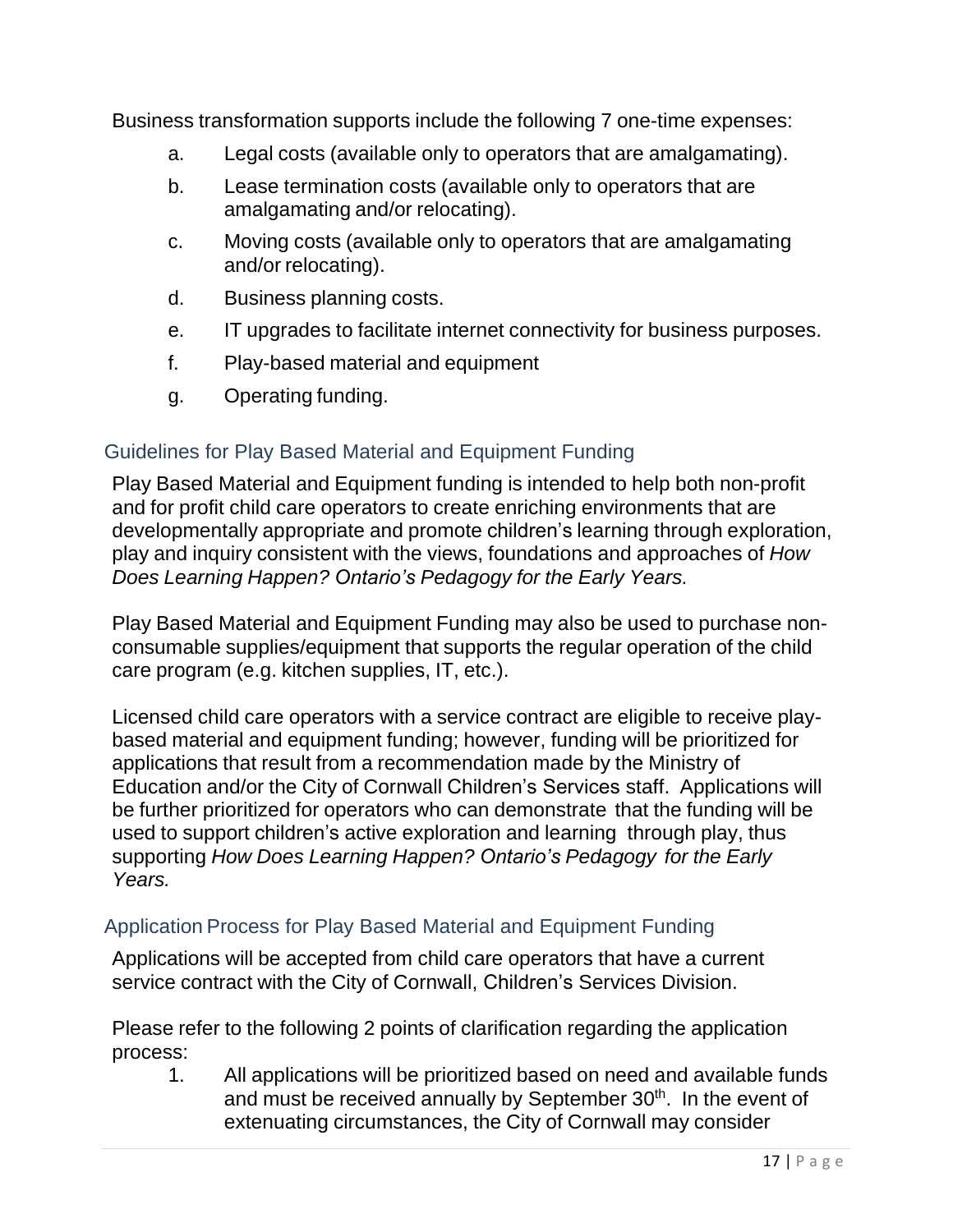applications after this date. Funding for new licensed spaces will only be issued for approved planned expansion (0 to 3.8 years).

2. Operators will not sell, change the use or otherwise dispose of child care resources obtained through Play Based Material and Equipment funds without the prior written consent of the Corporation, which may be given subject to such condition as the Corporation deems advisable. In the event that the Operator should no longer require the resources or should close their doors, the resources will remain the property of the Corporation and be returned to the Corporation.

## <span id="page-17-0"></span>**General Operating Grant Funding**

The purpose of the General Operating Grant funding is to support the costs of operating non-profit licensed child care programs in order to reduce wait times and fees for services, stabilize service levels, and where funds allow, improve access to high quality affordable early learning and child care services for children and families.

#### <span id="page-17-1"></span>**Priorities**

The 5 following principles to inform operating funding priorities while balancing local needs will be used:

- 1. Stabilizing and transforming the existing child care system to enable higher-quality, consistent services;
- 2. Allocating funds efficiently, equitably and with transparency;
- 3. Increasing choice, convenience and reliability for parents;
- 4. Supporting licensed home child care agencies and strengthening the licensed home child care system through predictable and consistent base funding;
- 5. Supporting programs that serve the diverse needs of the community, including children with special needs, Indigenous children and Francophone children;

Key considerations that must be supported with general operating allocations include the following 6 factors:

- 1. Stabilizing child care fees;
- 2. Retaining qualified stable staffing and supporting quality programming;
- 3. Mitigating higher operating costs for younger age groups (ages 0-3.8);
- 4. Supporting the implementation of the Schools‐First Child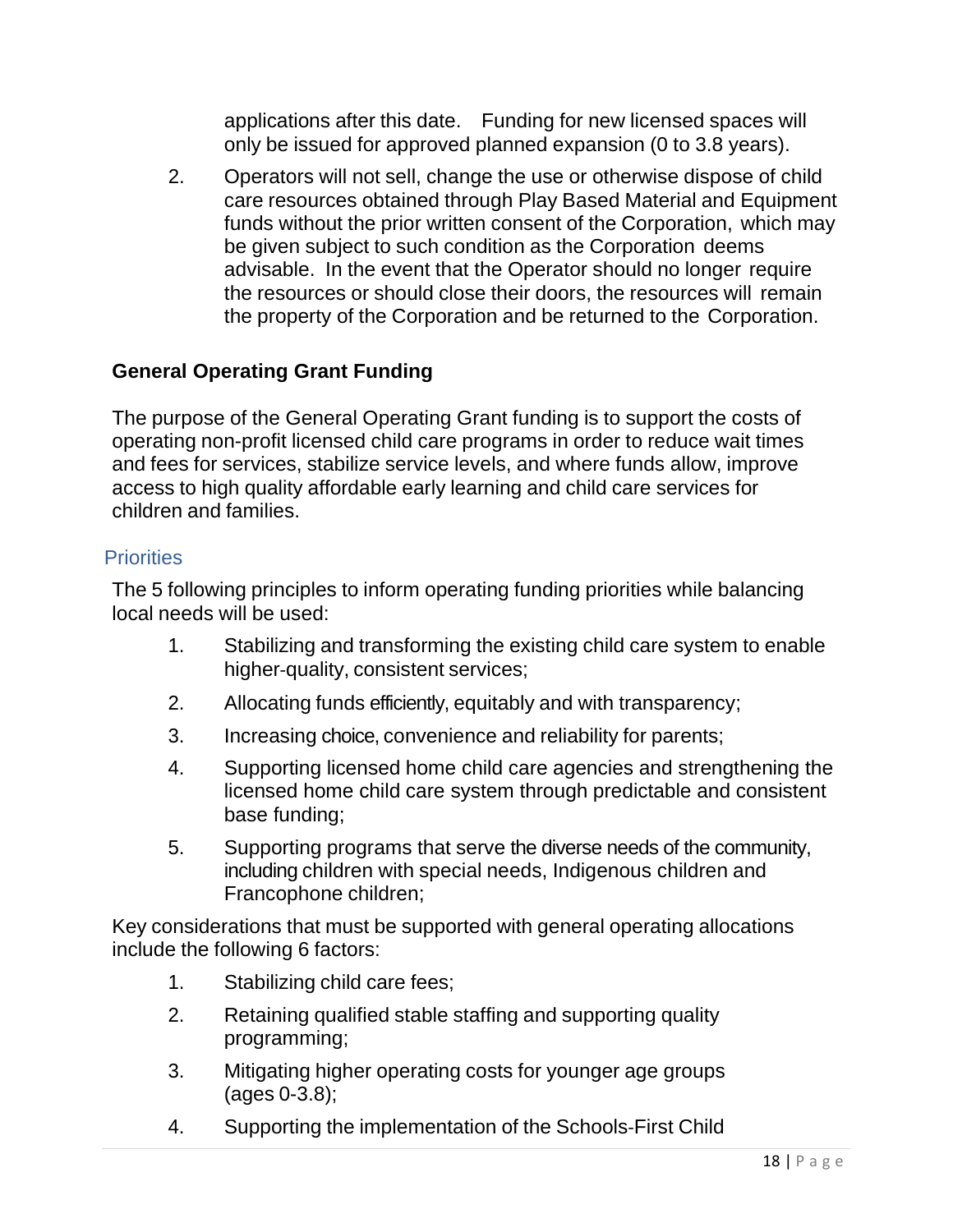Care Capital Retrofit policy (e.g. converting licensed child care spaces in schools for younger age groups);

- 5. Prioritizing funding based on child care licensing history, financial history and viability of programs; and
- 6. Capacity of programs to access funds through other means.

Upon request, child care operators must demonstrate to the City how the above noted key considerations are being supported with the general operating allocation.

## <span id="page-18-0"></span>Eligibility Criteria

As per the Ministry of Education's philosophy and vision through the implementation of the School's First Child Care Capital Policy, the City of Cornwall recognizes and values the Ministry's goal of maximizing available school space for child care programs for children under four years of age. The City also recognizes and values the important role of non-profit child care operators in the provision of quality child care services for children and families. Providing ongoing support to this sector is a key factor of the general operating expense category. As a result, the City of Cornwall will allocate general operating funds solely to licensed non-profit programs.

As a result, general operating funds will be distributed as per the following 3 elements of the eligibility criteria:

- 1. To support existing non-profit licensed child care operators that have a current service contract with the City of Cornwall.
- 2. To non-profit operators expanding their licensed capacity for approved CMSM/School Board projects under the Ministry of Education's Schools First Child Care Capital Retrofit Policy (SFCCCRP).
- 3. To home child care providers that have a service contract with the City of Cornwall's Home Child Care Agency.

Child care operators are required to demonstrate to the City that they are able to meet their minimum wage and mandatory benefits requirements without operating funding in order to qualify for funding.

Child Care Service Operators must have prior written approval by the City of Cornwall Child Care Division in order to increase licensed capacity. No general operating funds will be provided for spaces where the operator failed to obtain the consent of the City.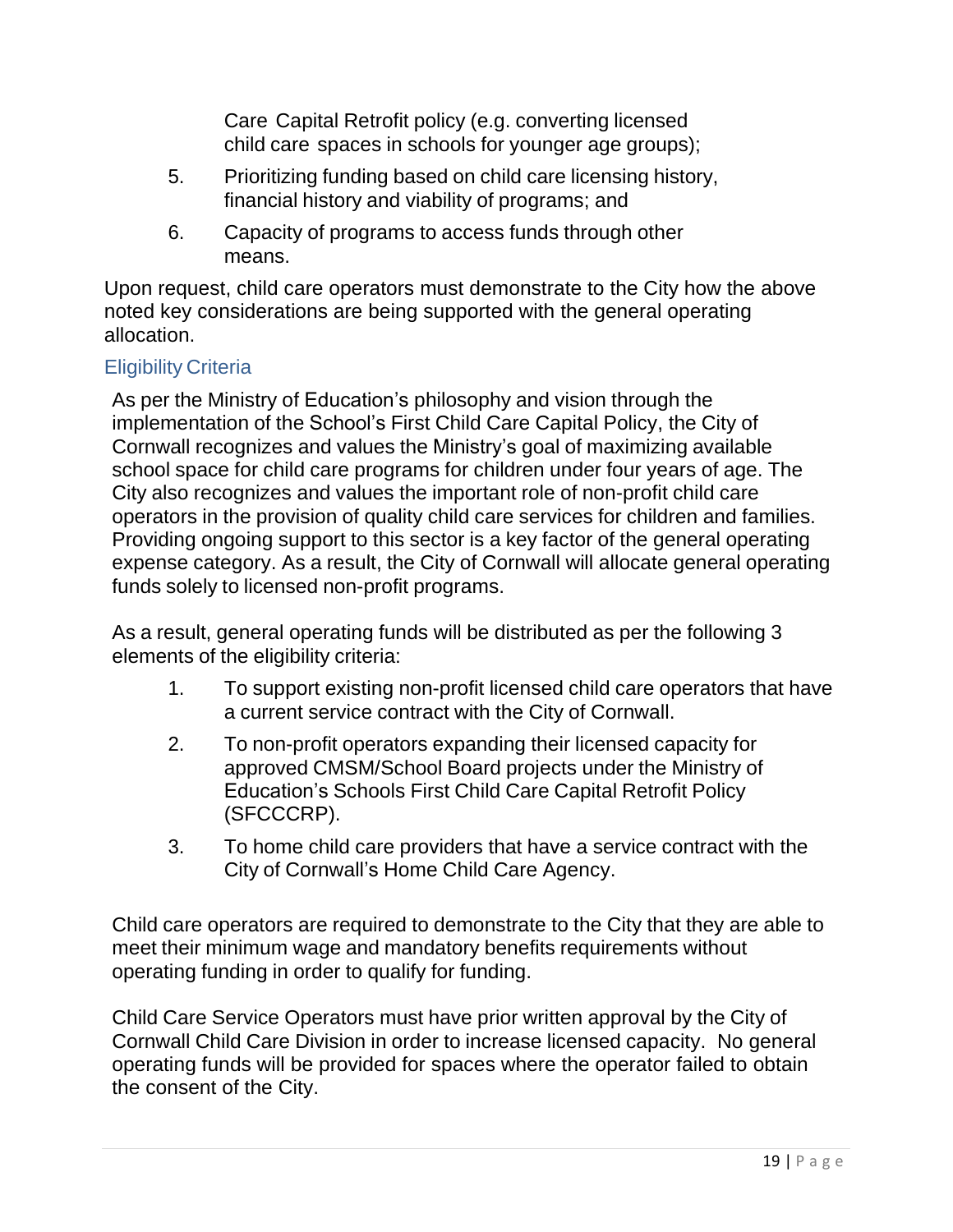### <span id="page-19-0"></span>Implementation

Licensed, non-profit operators currently in the child care system and that have a service contract with the City are eligible to receive general operating grant funding. Expansion of current programs must be approved by the municipality and will only be considered for younger age groups (ages 0 to 3.8).

General Operating Grant funding will be distributed based on the following 7 factors:

- 1. Operating Capacity: The number of children per age group the centre is able to accommodate based on current staffing levels;
- 2. Staff: Child ratio requirements for each age group;
- 3. Incentive for rural programs;
- 4. Incentive for third party operated programs in schools;
- 5. Incentive for Francophone programs;
- 6. Incentive for programs that operate 24 hours a day;
- 7. For home child care providers, a point system based on number of hours of care and ages of the children served. In addition, an incentive will be offered for home child care providers who have their Early Childhood Education diploma and are registered with the College of Early Childhood Educators of Ontario.

The General Operating Grant may be adapted and/or changed to reflect changes in Municipal and/or Provincial policy and legislation and/or significant changes in local system needs.

The City of Cornwall may distribute year end General Operating Grant surplus according to identified individual agency operating pressures.

#### <span id="page-19-1"></span>Allowable Expenses

General operating funding may be used for ongoing costs, including staff wages and benefits, lease and occupancy costs, utilities, administration, transportation for children, resources, nutrition, supplies, and maintenance. Expenses must be at fair market value. General Operating funding can only be used to offset salary costs over and above the operator's regulatory requirements for minimum wage and mandatory benefits.

**Wage enhancement funding may not be used to replace general operating funding** provided to operators to support wages. Wage enhancement funding is to be provided in addition to existing staff wages, including general operating grants.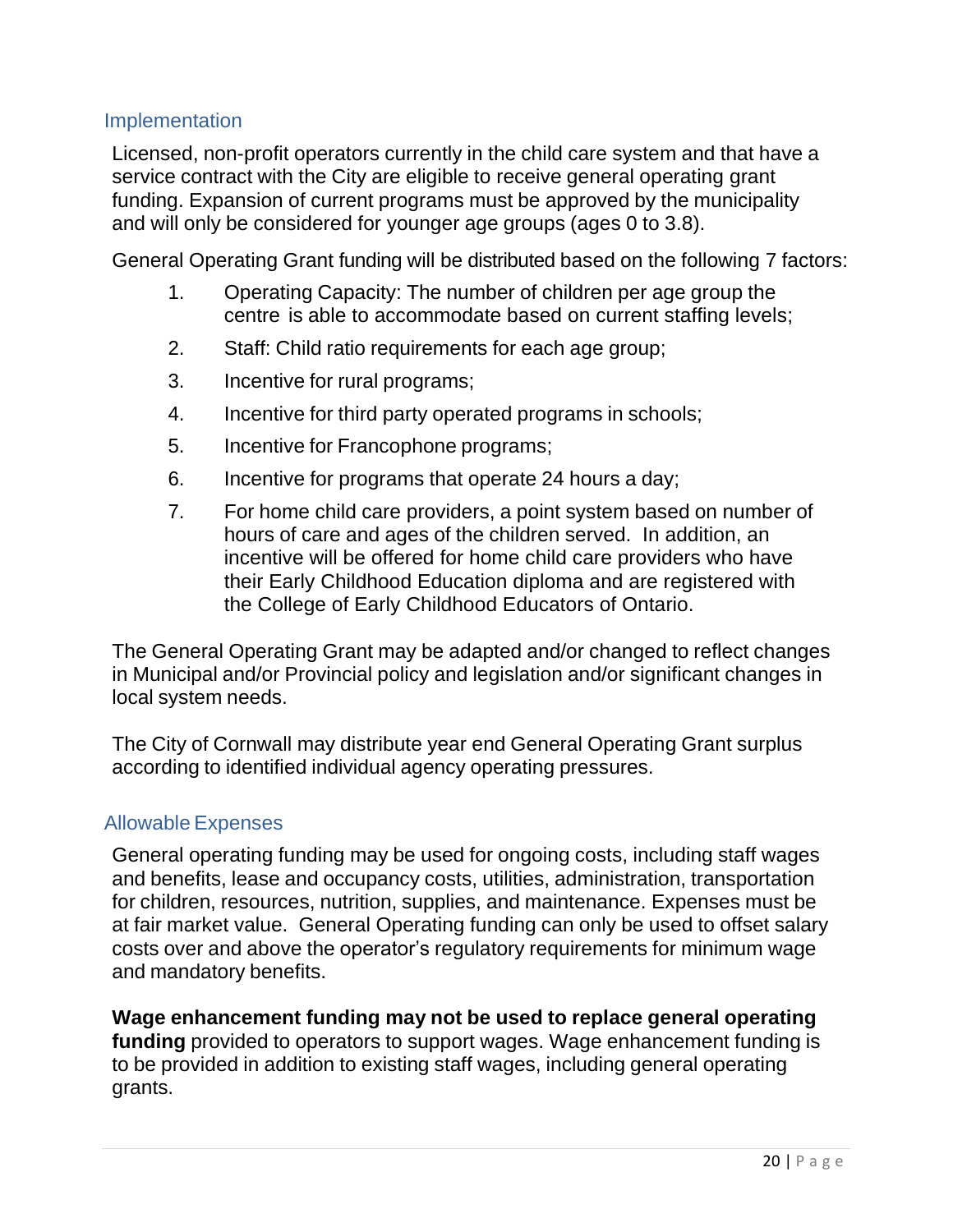## <span id="page-20-0"></span>Inadmissible Expenses

The following 6 expenses are considered inadmissible:

- 1. Bonuses (including retiring bonuses), gifts and honoraria paid to staff are inadmissible expenses except for in the case that they are provided as a retroactive wage increase that will be maintained the following year;
- 2. Debt costs including principal and interest payments related to capital loans, mortgage financing, and operating loans;
- 3. Property taxes;
- 4. Non-arm's length transactions not transacted at fair market value.
- 5. Fees paid on behalf of staff for membership in professional organizations such as the College of Early Childhood Educators are inadmissible expenditures; and,
- 6. Any other expenditure not listed under the allowable expenses section.

#### <span id="page-20-1"></span>**Accountability**

Please refer to the following 4 elements of the accountability criteria:

- 1. Child Care Service Operators, by means of a special purpose report, will reconcile the general operating funds against actual expenditures. The special purpose report requires a third-party review engagement to verify that the general operating grant has been used for the purpose intended (refer to the General Operating Grant Summary (GOG) spreadsheet provided by the City of Cornwall). Child Care Service Operators shall submit separate audited financial statements, within 4 months of their year-end.
- 2. Operators in receipt of General Operating Grant funding must immediately report the following 4 factors:
	- a. Changes to either licensed or operating capacity;
	- b. Sale, transfer or potential closure of business operations; and
	- c. Other as deemed necessary for the calculation of a

Direct Operating Grant.

- 3. The City of Cornwall reserves the right to adjust calculations midyear based on changes to items identified in section 2.
- 4. The City of Cornwall reserves the right to calculate reimbursement of General Operating Grant funding in the event of a sale or closure of child care businesses without 60 days advance written notice as per signed City of Cornwall Service Agreement.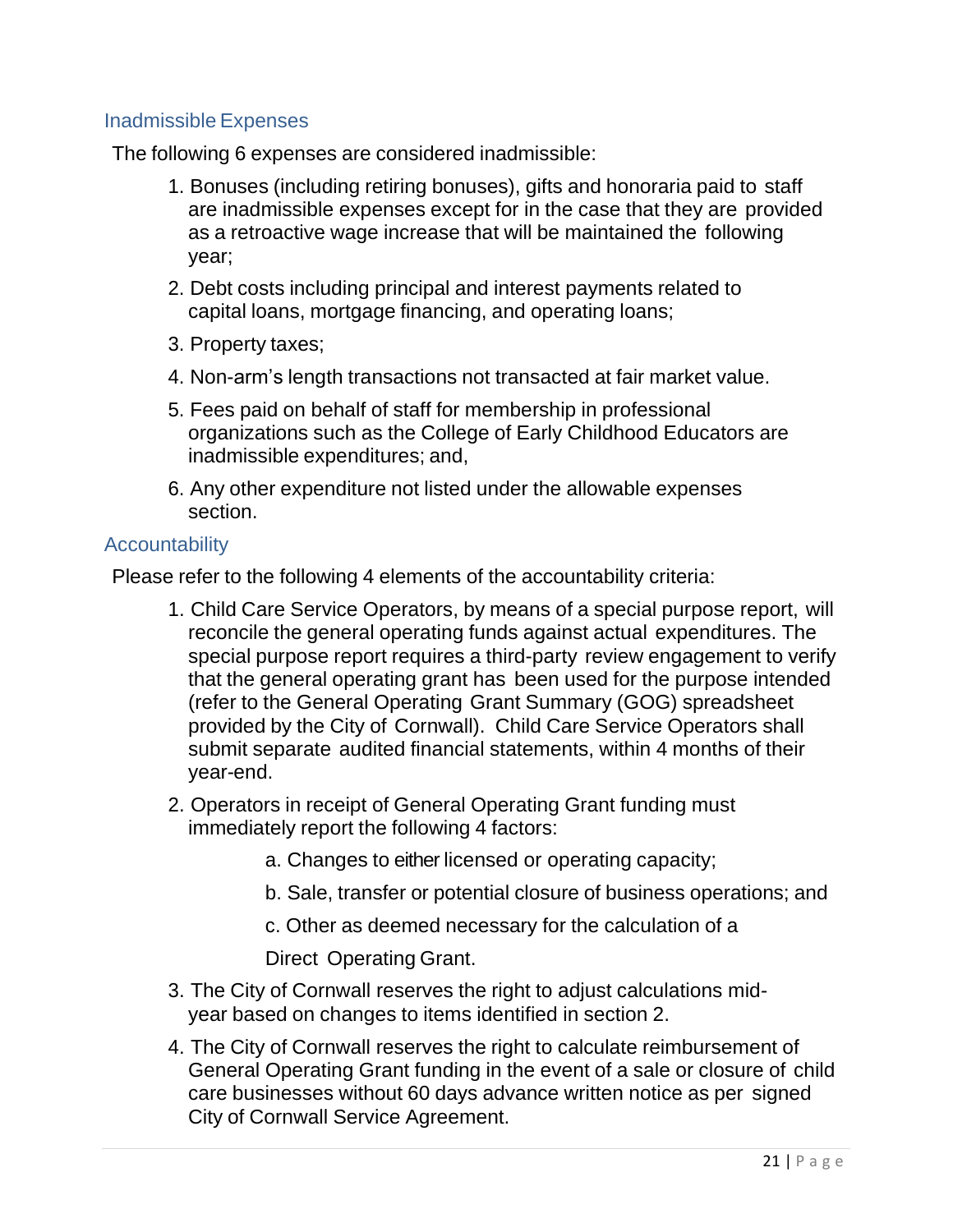## <span id="page-21-0"></span>**Inclusion Services (Special Needs Resourcing)**

The Ministry of Education's vision for the Early Years and Child Care states that *"All children and families have access to a range of high-quality, inclusive and affordable early years and child care programs and services that are child- and family-centred and contribute to children's learning, development and well-being."*

### <span id="page-21-1"></span>About Special Needs Resourcing

Special Needs Resourcing services support the inclusion of children with special needs in licensed child care settings, including home child care, camps and "children's recreation programs", at no additional cost to parents / guardians.

The intent of Special Needs Resourcing Services is twofold:

- To support the inclusion of all children in early years programs; and
- To increase the capacity of program staff to be confident and capable of providing an inclusive quality program for all children; therefore, the client is the licensed child care centre and its staff.

As Service System Manager, the City of Cornwall Children's Services Division is responsible and accountable for the planning and management of Special Needs Resourcing services within Cornwall and the Counties of Stormont, Dundas and Glengarry.

#### <span id="page-21-2"></span>Overview of Special Needs Resourcing Services

- 1. Identification of Need for Services (additional supports) at the child care setting.
- 2. Request, by the child care setting, for services through the City of Cornwall Child Care Division
- 3. Observations, Recommendations and Coaching conducted by the City of Cornwall's Child Care Advisors for Special Needs Resourcing
- 4. Referral to Community Living Stormont County's Early Childhood Integration Consultation services, if required for more specialized and/or intensive needs
- 5. Observations, Recommendations, and Intensive Coaching conducted by Community Living's Integration Advisors Child Care Advisors
- 6. Increased Capacity of the child care staff and therefore decreased support required.

Every time Special Needs Resourcing services are activated the service provider assembles the team who will work together to ensure the successful inclusion of all children into the program. This team will consist of the following members: the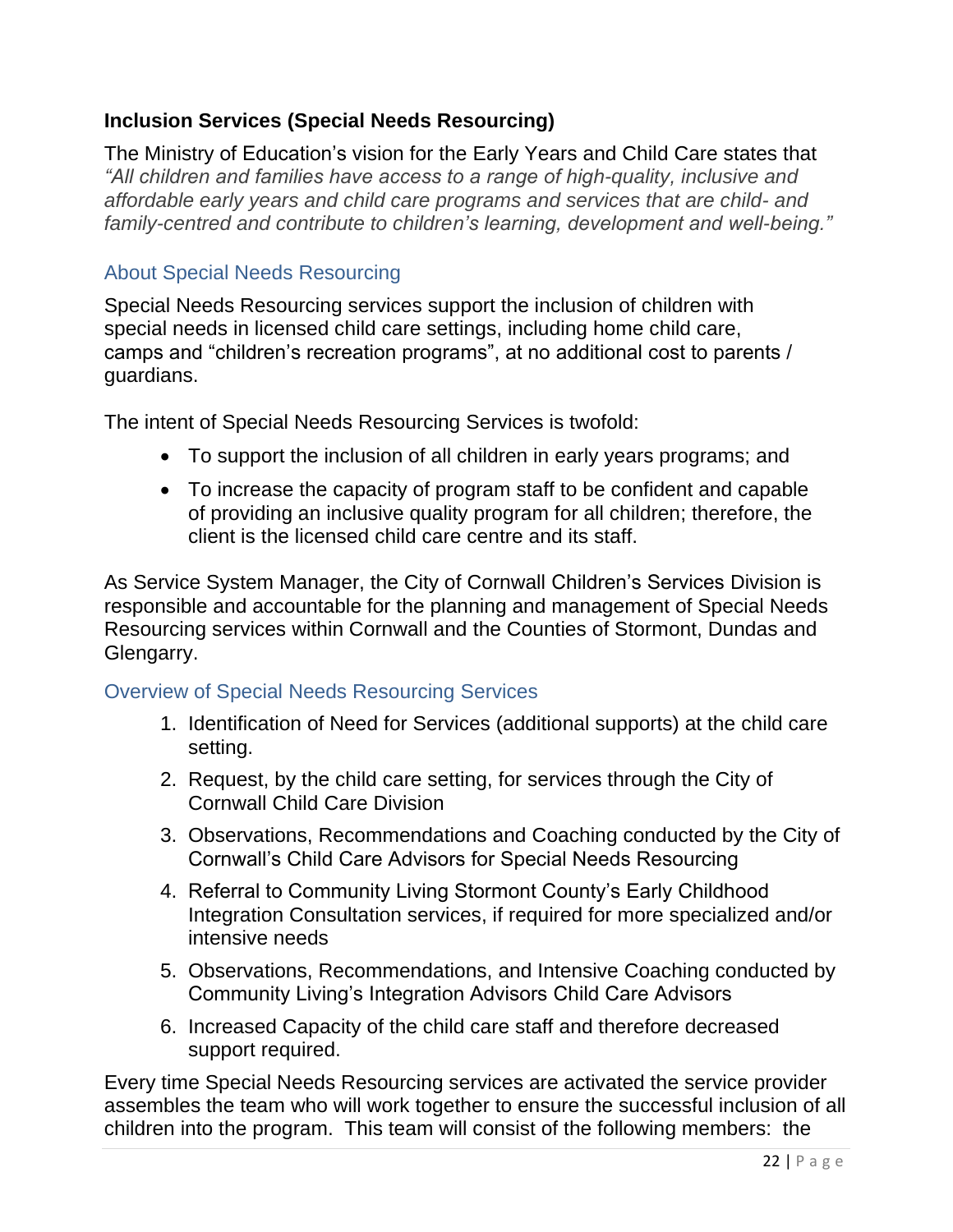Child Care Advisor, Integration Advisor (if applicable), the Child Care Program Supervisor, the Child Care Program staff who work directly in the class receiving support, the parents/guardians, and other early years professionals as applicable.

**Note:** Not all child care programs that have children with special needs enrolled will require additional supports; and not all needs for additional supports are a result of having children with identified special needs enrolled in the program.

<span id="page-22-0"></span>Responsibilities of the City of Cornwall's Special Needs Resourcing Team

## <span id="page-22-1"></span>Child Care Advisors

The City of Cornwall will hire an adequate number of Child Care Advisors to provide quality services to the programs as outlined below.

The Child Care Advisors will make regular visits to sites on their caseload to offer general supports related to inclusion and quality. In addition, while visiting the centres the Child Care Advisors will educate the program staff and the site supervisors about the City's consultation services and how to apply for additional supports.

Programs that are eligible for Special Needs Resourcing Services include:

- o Licensed Child Care Centres
- o Licensed Home Child Care Agencies
- o Camps and Children's Recreation Programs

Services to be provided by the Child Care Advisors include:

- Regular visits to sites on their caseload to offer general supports related to inclusion and quality.
- Upon the request of a program Supervisor and with parental permission (if required, depending on the type of support requested), the City of Cornwall will enter into an agreement with a program for services. Child Care Advisors will coach/mentor staff and provide recommendations to support inclusion through scheduled visits to the program. They must actively participate in the child care programs to develop and teach/model techniques that will facilitate participation of all children in the program. The intent of this service is to build the capacity of the program staff to be capable and confident in providing an inclusive program for all children. Frequency and length of the program visits will depend on the need of the program staff. It is expected that these visits will be at least once every 2 weeks for the duration of the agreement and be more frequent at the beginning of service and as needed. Agreements can be extended at the request of the program.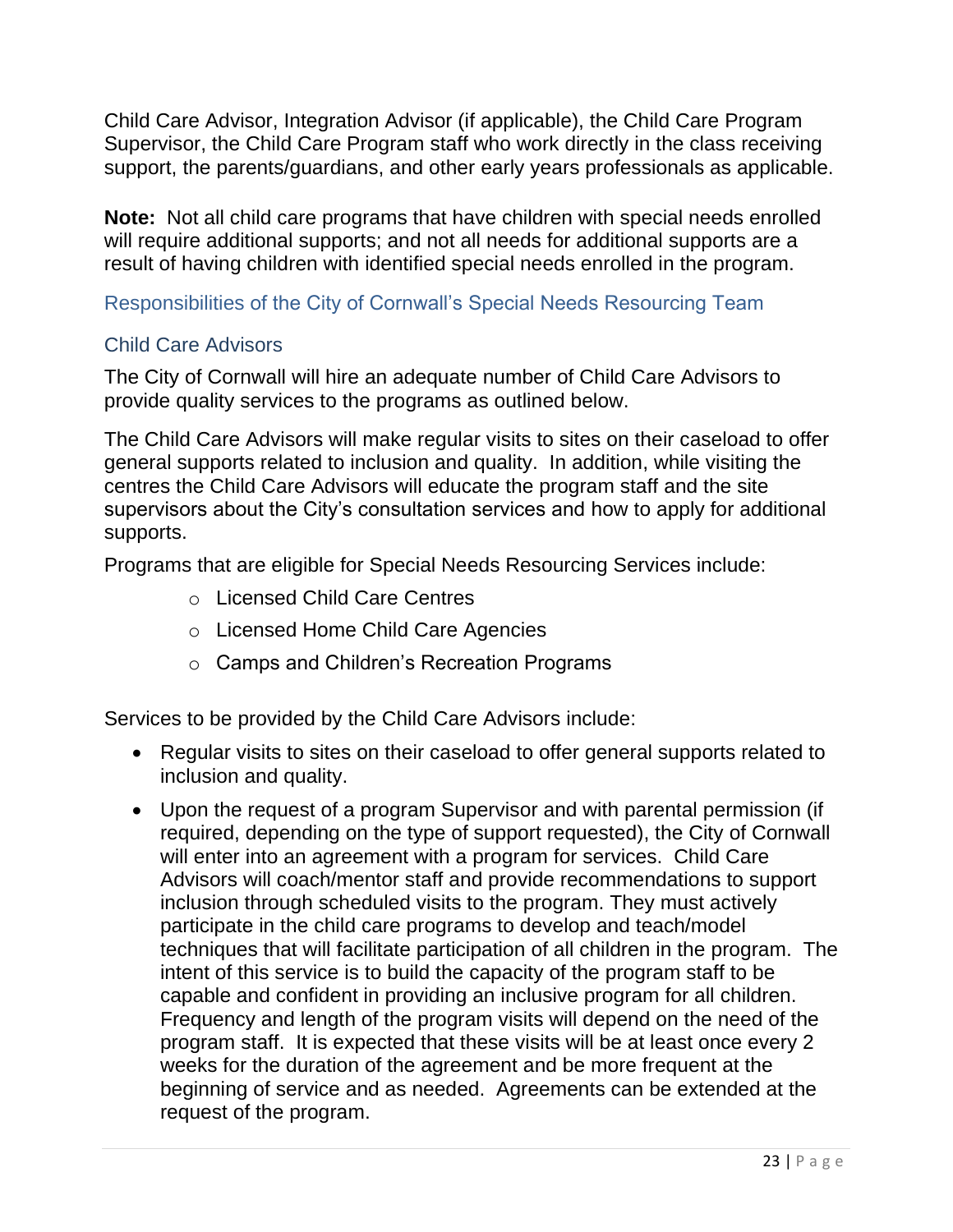- o There are three types of support that can be requested by a program:
	- Support that is a direct result of having a child with additional needs in the classroom (both diagnosed and undiagnosed needs). The intent of this service is to support the inclusion of an individual child and their family.
	- Program Consultation which is support for a program/classroom as a whole where they are experiencing negative behaviours but not necessarily as the result of having a child with additional needs in the classroom. The intent of this service is to build staff capacity in creating inclusive environments for all children.
	- **Training Support that involves the delivery of training and training** plans specific to promoting inclusion.
- All recommendations made by the Child Care Advisors to a program must align with *How Does Learning Happen? Ontario's Pedagogy for the Early Years.*
- Child Care Advisors will document their visits to the program, including details on strategies being implemented, observation made, and resources that have been provided to the program. A copy of the documentation must be provided to the program supervisor, the classroom staff and the parents (if applicable).
- Child Care Advisors plan and facilitate meetings with program staff and parents/guardians together to discuss goals and progress. Included in these meetings, the Child Care Advisors may link families to community resources and services as applicable.
- Child Care Advisors work with program staff and support the development and maintenance of Individual Program Plans for children with special needs.
- Child Care Advisors provide resources and training to program staff, as needed.

Authentic, positive, respectful, caring, and responsive relationships between the Child Care Advisors, the Integration Advisors, the program staff, the children, the families, and other community agencies is critical to the success of the services provided.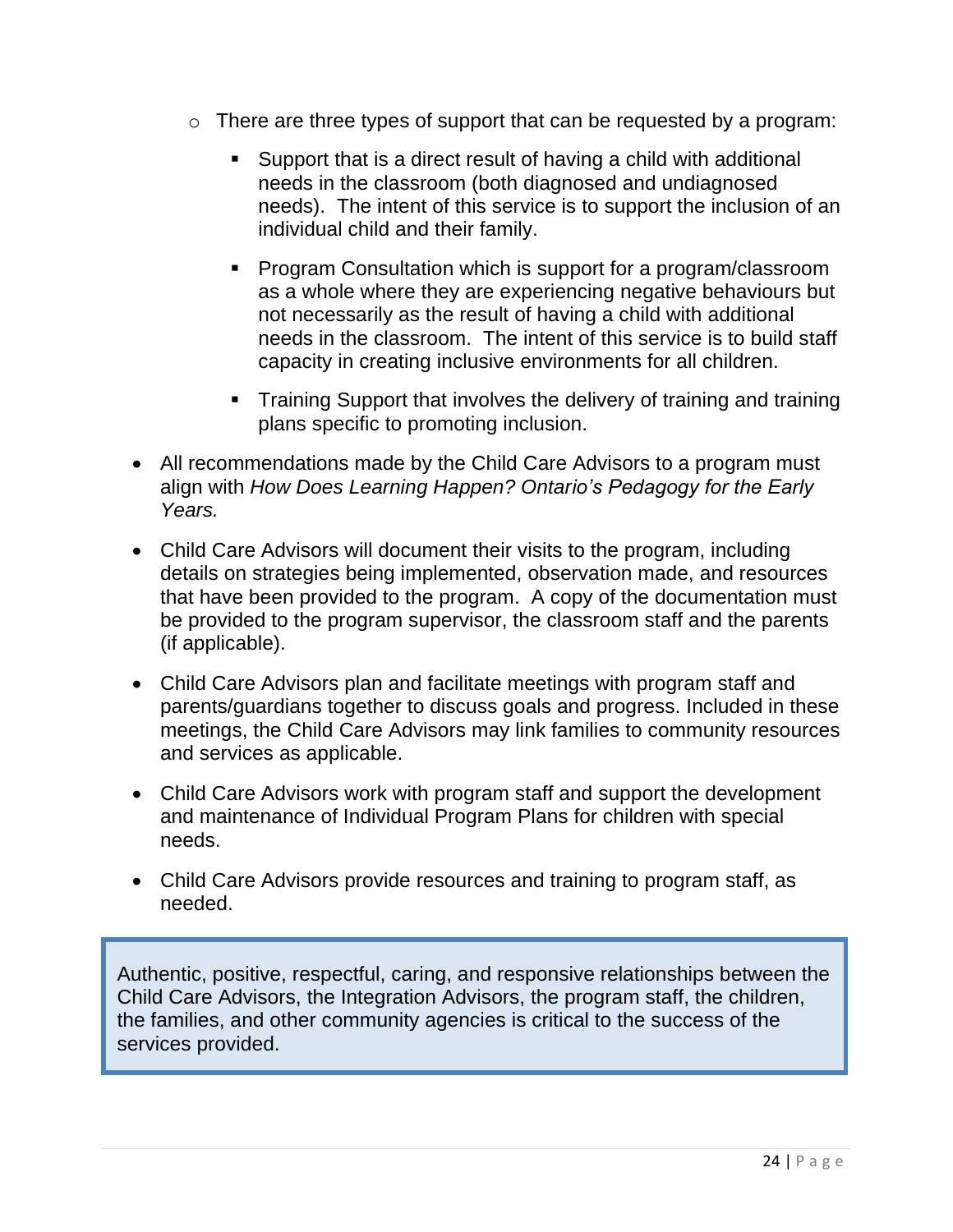## <span id="page-24-0"></span>Professional Development

- Child Care Advisors develop and provide training for the supervisors and staff of licensed child care settings to support quality, inclusive programming for all children. Often this will be done in partnership with the Integration Advisors from Community Living.
- Training may be provided in several formats, including but not limited to:
	- $\circ$  Topics as requested by a program supervisor and takes place during a staff meeting.
	- $\circ$  Topics as requested by a program supervisor and takes place in the format of Lunch and Learn training sessions.
	- o Workshops / events designed for the early years and child care staff in Cornwall and the Counties of Stormont, Dundas and Glengarry. Topics may include those identified through site visits as a community need; through conversations with the Service System Manager; or those as a means to educate the early years and child care community on new information and trends.
	- Training that is developed and/or provided by the Child Care Advisors needs to be up-to-date and relevant at all times.

### <span id="page-24-1"></span>Specialized and Adaptive Equipment and Resources

- The Child Care Advisors will research and/or develop resources for program staff to support the participation of all children in the program.
- Community Living's Early Childhood Integration Consultation services will purchase or lease specialized/adaptive equipment and supplies for use/loan to child care operators to support children with special needs. The Child Care Advisors will recommend for child care settings to request items from Community Living as required.

## <span id="page-24-2"></span>Enhanced Support

- Enhanced support is non-ratio staff and may be approved on a temporary basis to facilitate the participation and inclusion of all children in a program.
- Program Supervisors may apply for Enhanced Support through the City of Cornwall's Children's Services Division. If approved, the Children's Services Division will enter into an agreement with the program. The agreement will outline the days and hours for which enhanced support hours are approved (Full Day, Half Day, Before School, After School or Before and After School). The duration of the agreement will most often be for at least 12 weeks and may be extended, if both parties agree the need continues, in at least 4 week intervals as required.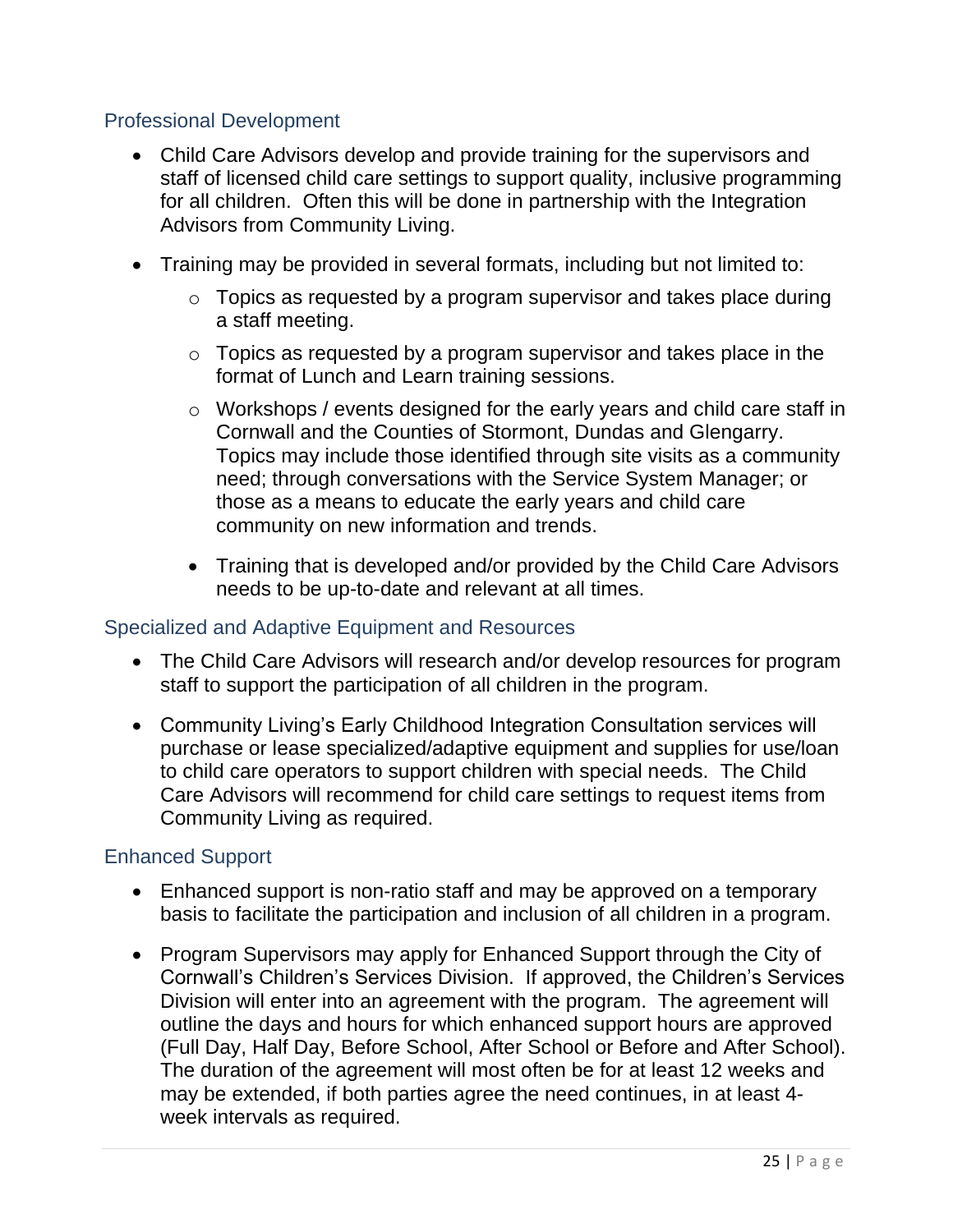- Once approved, the program will hire non-ratio staff to work as enhanced support. Ideally the enhanced support staff will be an RECE. Should the program be unable to hire an RECE in this capacity, they should aim to hire someone with related education such as, but not limited to, a Child and Youth Worker. Should the program be unable to hire an RECE or someone with related education, they will hire enhanced support staff who, at minimum, has previous experience working in child care or early years programs. As enhanced support staff is not eligible for the Provincial Wage Enhancement Grant, the staff will be paid at a rate of no less than \$2 above the minimum wage rate in Ontario.
- Enhanced support staff are hired to be an extra 'set of hands' in a program to allow for the permanent program staff to work with the Integration Advisors to develop, learn and implement strategies for the inclusion of all children in the program.
- Enhanced support staff will support the permanent program staff in implementing the daily program for all children, including but limited to: programming and supporting children in play based activities; observations and documentation; daily routines; as well as organize, arrange and maintain all required equipment.
- At no time should any staff, including the enhanced support staff, be assigned to work one-on-one with a child. Integration and therefore inclusion can only happen when all children are included in the program and activities offered. Exception: A child or children who have physical and/or medical challenges that impact mobility and self-care will require some oneon-one support to be fully included in the program.

The funding for Enhanced Support staffing is subject to the following 2 conditions:

- Funding will be based on the signed enhanced support funding agreements.
- Any additional costs incurred, above what is included in the funding agreements, will be the sole responsibility of the child care operator.

## <span id="page-25-0"></span>Transition to School or Between Licensed Child Care Programs

- The Child Care Advisors may provide support and guidance throughout the transition to school or between licensed child care programs process for children with special needs at the request of the parents/guardians.
- Upon parent request, the Child Care Advisors will participate in case conferences with the child's new school or child care program to share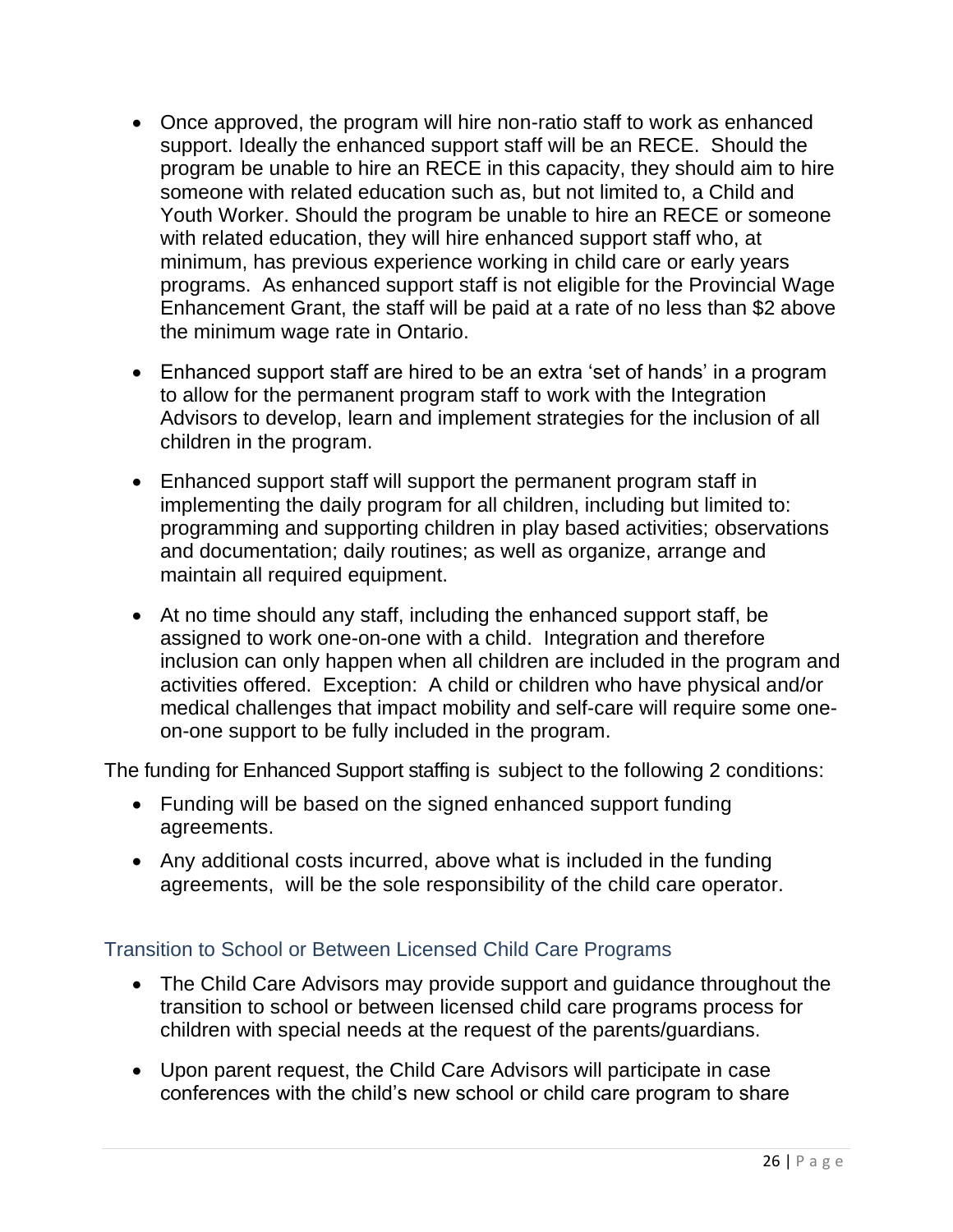information and the Individualized Program Plan with the child's new teacher(s).

## <span id="page-26-0"></span>Responsibilities of Community Living

## <span id="page-26-1"></span>Integration Advisors

Community Living will hire an adequate number of Integration Advisors to provide quality services to the programs as outlined below.

Services to be provided by the Integration Advisors include:

- When recommended by a Child Care Advisor, the program Supervisor, with parental permission (if required, depending on the type of support requested), will request the service through Community Living Stormont County's Early Childhood Integration Consultation services.
- Integration Advisors will provide intensive coaching/mentoring to staff and provide recommendations to support inclusion through scheduled visits to the program. They must actively participate in the child care programs to develop and teach/model techniques that will facilitate participation of all children in the program. The intent of this service is to build the capacity of the program staff to be capable and confident in providing an inclusive program for all children. Frequency and length of the program visits will depend on the need of the program staff. It is expected that these visits will be at least once a week for the duration of the contract and be more frequent at the beginning of service and as needed. Contracts can be extended at the request of the program Supervisor.
	- o There are two types of support that can be requested by a program:
		- Support that is a direct result of having a child with additional needs in the classroom (both diagnosed and undiagnosed needs). The intent of this service is to support the inclusion of an individual child and their family.
		- **Training Support that involves the delivery of training and training** plans specific to promoting inclusion.
- All recommendations made by the Integration Advisors to a program must align with *How Does Learning Happen? Ontario's Pedagogy for the Early Years.*
- Integration Advisors must document their visits to the program, including details on strategies being implemented, observation made, and resources that have been provided to the program. A copy of the documentation must be provided to the program supervisor, the classroom staff, the City of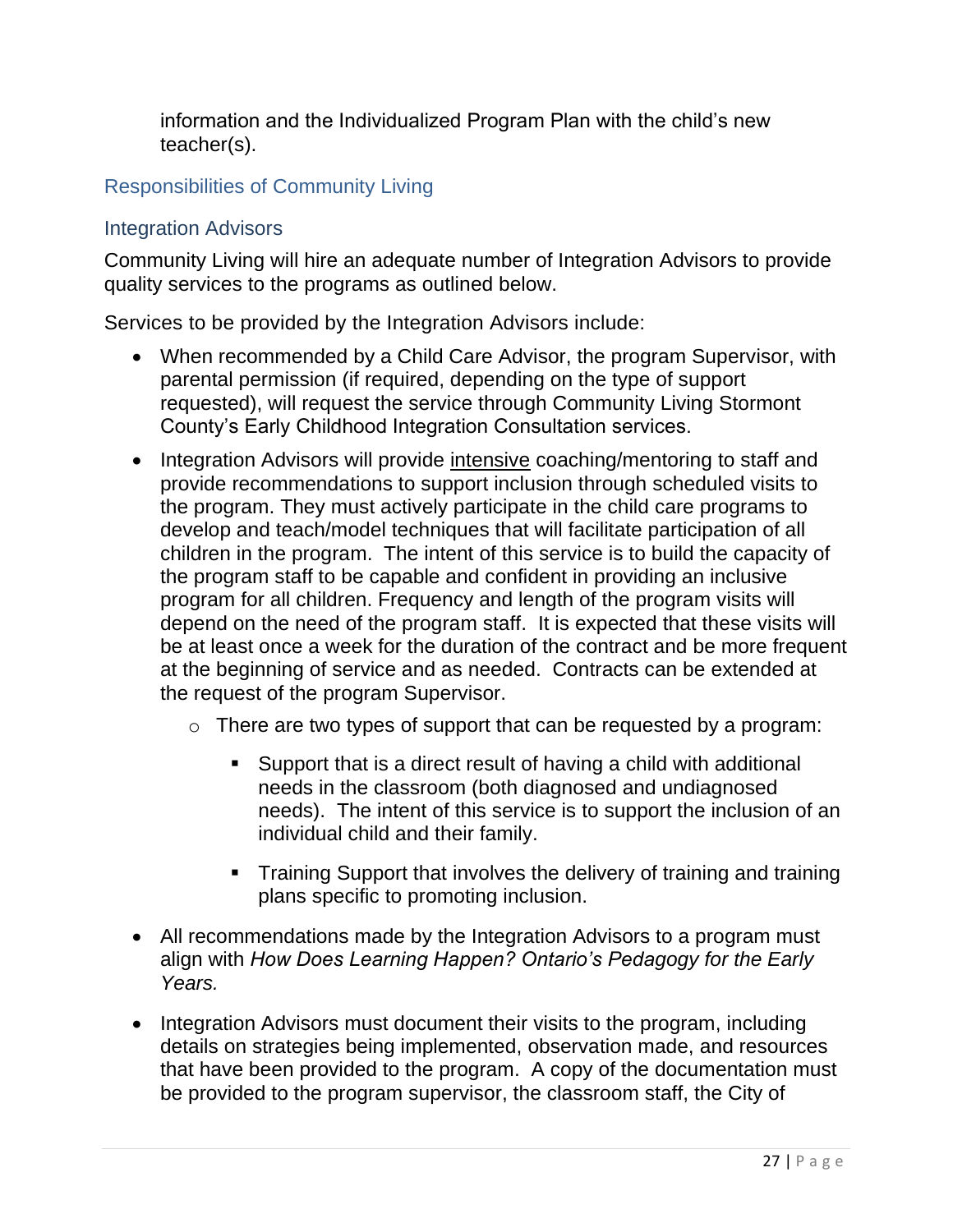Cornwall's Child Care Advisor assigned to the centre, and the parents (if applicable).

- Integration Advisors plan and facilitate meetings with program staff, the City of Cornwall's Child Care Advisors, and parents/guardians together to discuss goals and progress. Included in these meetings, the Integration Advisors may link families to community resources and services as applicable.
- Integration Advisors work with program staff and support the development and maintenance of Individual Program Plans for children with special needs.
- Integration Advisors provide resources and training to program staff, as needed.

## <span id="page-27-0"></span>Professional Development

- Integration Advisors develop and provide training for the supervisors and staff of licensed child care settings to support quality, inclusive programming for all children. Often this will be done in partnership with the Child Care Advisors from the City of Cornwall.
- Training may be provided in several formats, including but not limited to:
	- $\circ$  Topics as requested by a program supervisor and takes place during a staff meeting.
	- $\circ$  Topics as requested by a program supervisor and takes place in the format of Lunch and Learn training sessions.
	- o Workshops / events designed for the early years and child care staff in Cornwall and the Counties of Stormont, Dundas and Glengarry. Topics may include those identified through site visits as a community need; through conversations with the Service System Manager; or those as a means to educate the early years and child care community on new information and trends.
	- Training that is developed and/or provided by the Integration Advisors needs to be up-to-date and relevant at all times.

## <span id="page-27-1"></span>Specialized and Adaptive Equipment and Resources

- The Integration Advisors will research and/or develop resources for program staff to support the participation of all children in the program.
- Community Living will purchase or lease specialized/adaptive equipment and supplies for use/loan to child care operators to support children with special needs.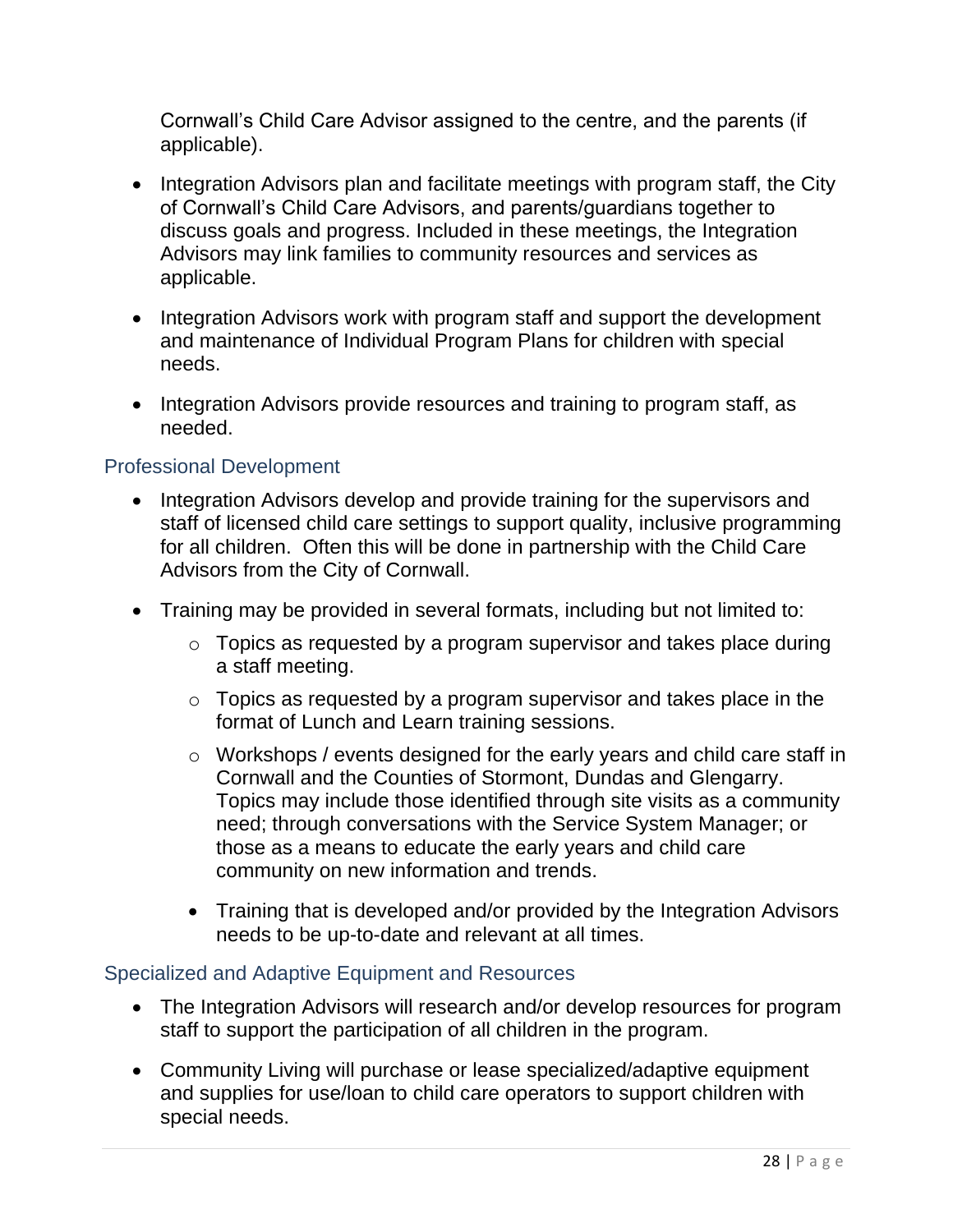## <span id="page-28-0"></span>Transition to School or Between Licensed Child Care Programs

- Integration Advisors may provide support and guidance throughout the transition to school or between licensed child care programs process for children with special needs at the request of the parents/guardians.
- Upon parent request, the Integration Advisors will participate in case conferences with the child's new school or child care program to share information and the Individualized Program Plan with the child's new teacher(s).

#### <span id="page-28-1"></span>Responsibilities of the Child Care Program

The Child Care Service Operator must offer an inclusive program for all children.

Where the educators of a Child Care service operator lack the capacity, training and/or skills, to offer an inclusive program for all children, the Supervisor will request the services and supports offered through the City of Cornwall's Child Care Division.

The Child Care Service Operator is expected to document reasons for requesting the Special Needs resourcing services, including behaviours observed, strategies used, timelines and other relevant information. The Child Care Operator should only request additional supports if the capacity of their staff is not sufficient to support the full integration of all children into the program. Not all child care programs that have children with special needs enrolled will require additional supports. Enhanced support is only approved if the staff of the program requires time to learn and successfully implement strategies that will allow for the inclusion of all children into the program.

The Child Care Service Operator is expected to partner with parents/guardians, the City of Cornwall's Child Care Advisors, Integration Services and any other regulated health professional or other person who works with the child in a capacity that would allow the person help to inform the development of an individualized support plan.

The Child Care Service Operator is expected to participate in goal setting, implementation and recording involved in the child's individualized support plan.

The Child Care Service Operator is expected to modify program environment and incorporate the goals of the individualized support plan into the program to support inclusion of the child.

The Child Care Service Operator is expected to ensure that Enhanced Support Staff are counted over and above the regular child/staff ratio, and to follow the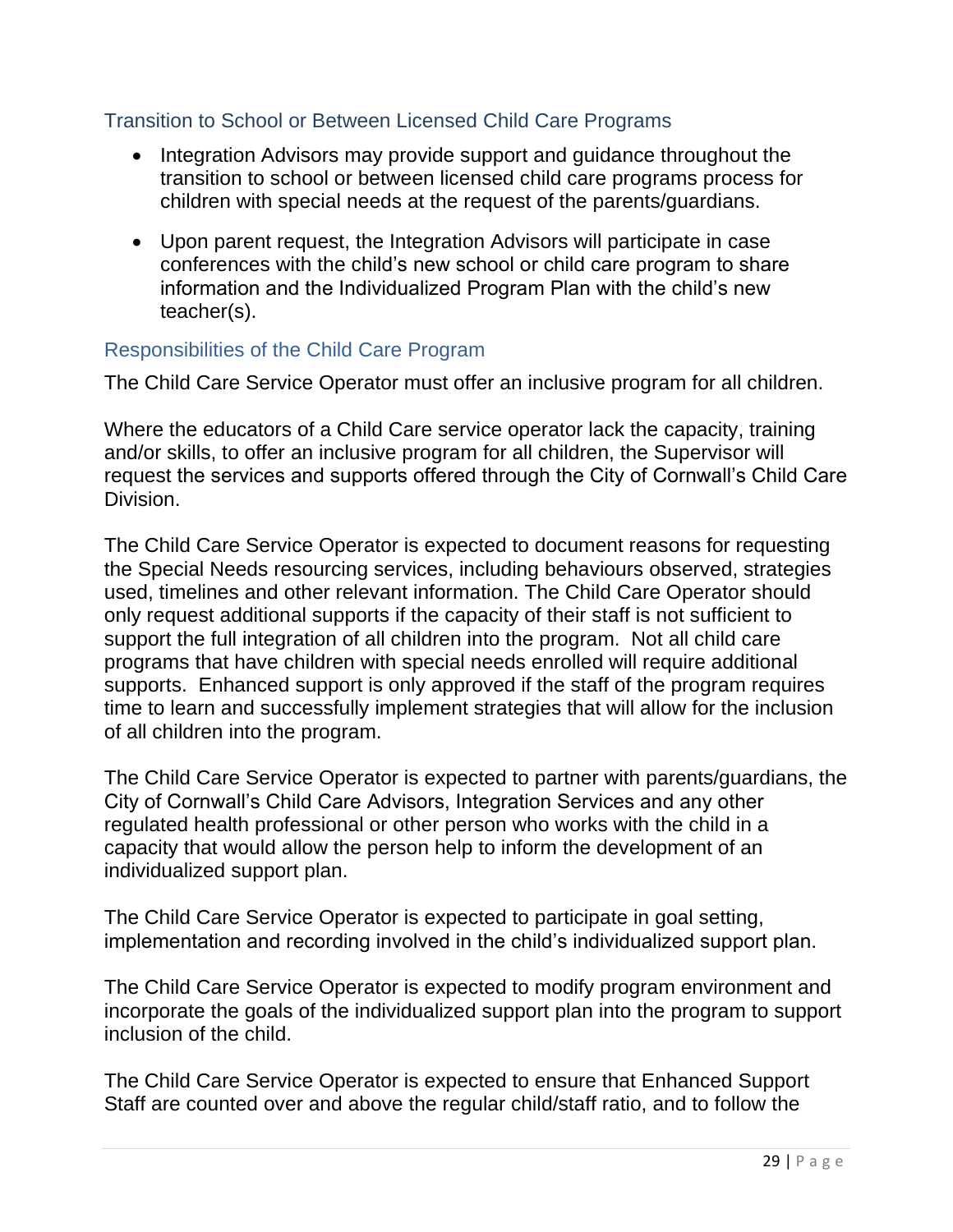policies and procedures as outlined by the Early Childhood Integration Consultation service.

## <span id="page-29-0"></span>The Service Model

### **1. Request for Services**

An application will be completed by a Program Supervisor. If the request is for consultation the reasons for the request will be required including strategies already tried. For requests relating to an individual child, the parents will also be asked to include their reasons and strategies tried.

If required, parent consent will be obtained, and parents will be informed about the services including confidentiality and who has access to their child's information as well as the duration of the services. Parent consent will also be obtained, if required for consent to release and discuss information with other service providers.

Applications for service can be found on the City of Cornwall website: <https://www.cornwall.ca/en/live-here/special-needs-services.aspx>

## **2. Information Gathering**

Once an application has been received by the Special Needs Resourcing Service Provider, a Child Care Advisor or Integration Advisor will connect with the requesting program.

At this stage, a discussion of the service needs will take place and a Service Plan contract will be developed. The Service Plan will clearly outline the roles and responsibilities of each member of the team as well as include timelines for service. Each member of the team will receive a copy (Program Supervisor, Program Staff, Families, Special Needs Resourcing Service Provider, and any other agencies involved).

## **3. Observation**

The Child Care Advisors and/or the Integration Advisors will use observations to understand the setting, the situation and the people involved. This stage may include the use of a screening tool, if appropriate.

Observations will aid in analyzing and identifying issues and potential solutions as well as to allow them to track progress. Information gathered through observations will be documented and used in the collaborative planning process.

## **4. Planning**

The planning stage will begin with a meeting, arranged by the Child Care Advisor, of all members of the team including the Integration Advisors (if applicable), the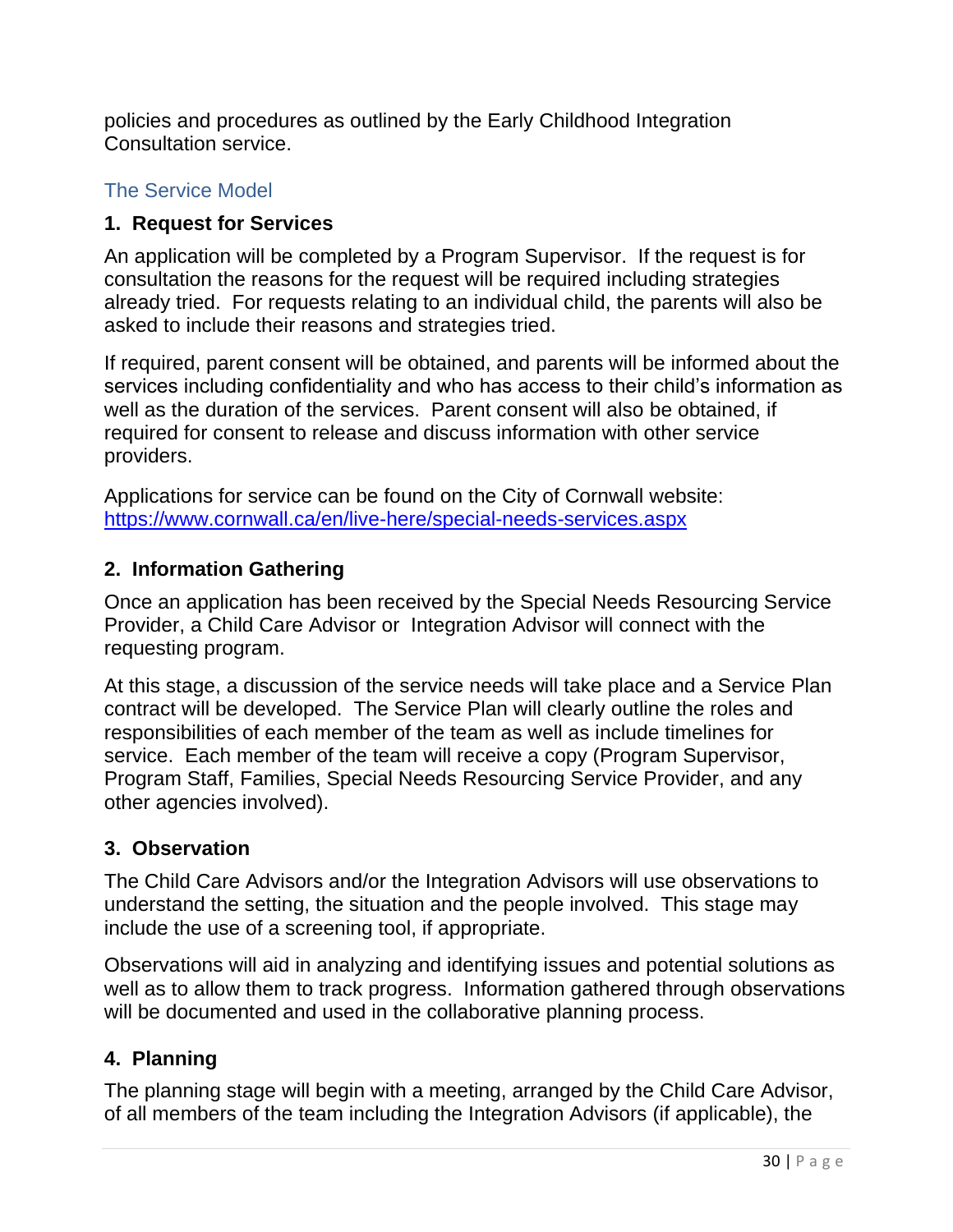family, the program staff and supervisor, and staff from other agencies (if applicable, and if possible).

All members of the team will be given an opportunity to provide input into the development of the Service Plan. The service plan will include goals, timelines as well as will the responsibilities of each member of the team.

Additional meetings may be scheduled at different stages of the implementation of the plan to discuss progress and re-evaluate goals as needed.

#### **5. Implementation**

During this stage, each member of the team will follow through on their responsibilities as outlined in the Service Plan.

Throughout this stage, the Child Care Advisor will visit the program at least once every 2 weeks for the duration of the agreement and be more frequent at the beginning of service and as needed. If intensive consultation services are in place, the Integration Advisor will visit the program at least once a week, for the duration of the contract and be more frequent at the beginning of service and as needed.

In the implementation stage for consultation services, the Child Care Advisors and/or Integration Advisors will actively participate in the child care programs to develop and teach/model techniques for the program staff. This will include role modeling techniques as well as observing program staff implement techniques and providing feedback.

Observations will continue to be a critical element throughout the implementation stage.

Additional planning meetings, including all members of the team, may be scheduled at different stages of the implementation of the plan to discuss progress and re-evaluate goals as needed.

Child Care Advisors and Integration Advisors must document all visits to the program, including details on strategies being implemented, observations made and resources that have been provided to the program. A copy of the documentation must be provided to the program supervisor, the program staff, and the parents (if applicable).

Agreements can be extended at the request of the Program Supervisor.

This stage may also include the sharing of information about available community services and resources. The relationships and partnerships built with local agencies is key to the success of the program.